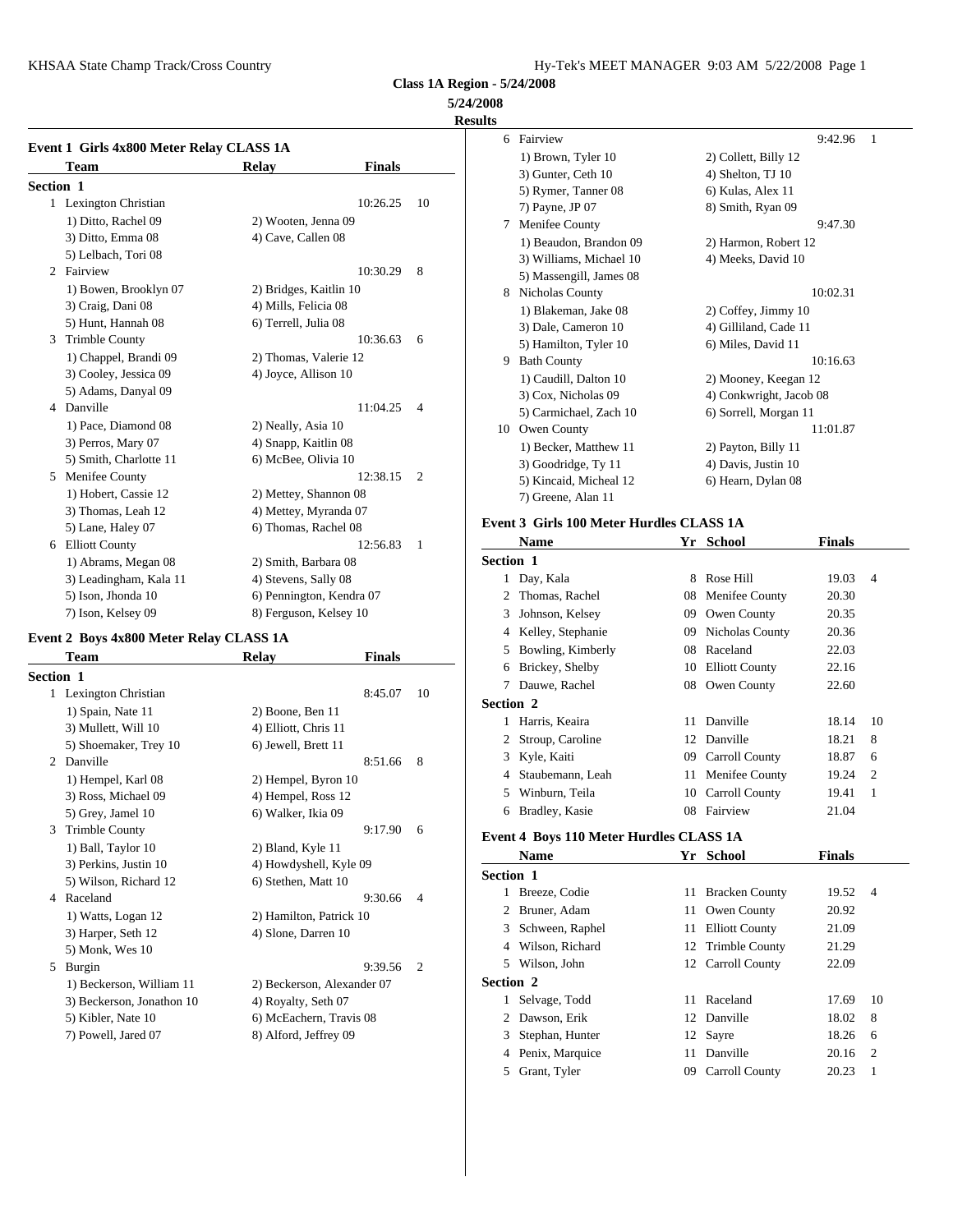**5/24/2008**

|                  |                                                      |    |                    |               | <b>Results</b> |                   |
|------------------|------------------------------------------------------|----|--------------------|---------------|----------------|-------------------|
|                  | Section 2  (Event 4 Boys 110 Meter Hurdles CLASS 1A) |    |                    |               |                | 4 Gaffn           |
|                  | Name                                                 |    | Yr School          | <b>Finals</b> |                | Warn<br>5.        |
|                  | 6 Sorrell, Morgan                                    |    | 11 Bath County     | 20.59         |                | Simor<br>6        |
|                  | 7 May, Justin                                        |    | 09 Bracken County  | 21.16         |                | Welcl<br>7        |
|                  | 8 Watson, Thomas                                     |    | 11 Raceland        | 21.26         |                | Event 7 Gi        |
|                  | Event 5 Girls 100 Meter Dash CLASS 1A                |    |                    |               |                | Tean              |
|                  | Name                                                 |    | Yr School          | <b>Finals</b> |                | Section 1         |
| <b>Section 1</b> |                                                      |    |                    |               |                | 1 Racel           |
|                  | 1 Hunt, Hannah                                       |    | 08 Fairview        | 16.61         |                | 1) Ha             |
|                  | 2 Centers, Becca                                     |    | 10 Menifee County  | 20.91         |                | 3) Sai            |
| Section 2        |                                                      |    |                    |               |                | 5) Ke             |
|                  | 1 Cox, Rachel                                        |    | 09 Lex. Christian  | 14.30         | 1              | 7) Mc             |
|                  | 2 Hammonda, Kelsee                                   |    | 08 Rose Hill       | 14.74         |                | 2 Elliot          |
|                  | 3 Robinson, Loretta                                  |    | 08 Bath County     | 15.34         |                | $1)$ Fe           |
|                  | 4 Wiley, Savanna                                     |    | 08 Raceland        | 15.74         |                | 3) Fai            |
|                  | 5 Ball, Hannah                                       |    | 10 Trimble County  | 15.87         |                | 5) Bri            |
| <b>Section 3</b> |                                                      |    |                    |               |                | 7) Iso            |
|                  | 1 Gunsauley, Jazmine                                 |    | 11 Owen County     | 14.36         |                | 3 Brack<br>1) Pri |
|                  | 2 Fremin, Mary                                       |    | 09 Carroll County  | 14.57         |                | $3)$ Gro          |
|                  | 3 Staubemann, Leah                                   |    | 11 Menifee County  | 14.59         |                | 5) Ma             |
|                  | 4 McClelland, Amanda                                 |    | 12 Fairview        | 14.66         |                | <b>Section 2</b>  |
|                  | 5 Smith, Jessica                                     |    | 09 Trimble County  | 14.76         |                | 1 Danvi           |
|                  | 6 Valentine, Michael Sue                             |    | 10 Frankfort       | 15.29         |                | 1) Ta             |
| <b>Section 4</b> |                                                      |    |                    |               |                | 3) Pay            |
|                  | 1 Payne, Andrea                                      |    | 12 Danville        | 13.34         | 10             | 5) Ho             |
|                  | 2 Taylor, Candice                                    |    | 10 Danville        | 13.40         | 8              | 2 Owen            |
|                  | 3 Kemplin, Becca                                     |    | 09 Lex. Christian  | 13.97         | 6              | $1)$ Br           |
|                  | 4 Rhodes, Marla                                      |    | 10 Frankfort       | 13.99         | $\overline{4}$ | 3) Ho             |
|                  | 5 Girdy, Amber                                       |    | 12 Carroll County  | 14.14         | 2              | 5) Joh            |
|                  | 6 Davidson, Miranda                                  |    | 09 Raceland        | 14.37         |                | 7) De             |
|                  | 7 Bress, Melina                                      |    | 11 Owen County     | 14.60         |                | 3 Fairvi          |
|                  | 8 Brooks, Gabriele                                   |    | 12 Paris           | 14.70         |                | 1) M              |
|                  | Event 6 Boys 100 Meter Dash CLASS 1A                 |    |                    |               |                | 3) Cra            |
|                  | <b>Name</b>                                          |    | Yr School          | <b>Finals</b> |                | 5) Mi             |
| Section 1        |                                                      |    |                    |               |                | 7) On<br>4 Carro  |
|                  | 1 Denton, Bryan                                      |    | 09 Bracken County  | 13.11         |                | $1)$ Gi           |
|                  | 2 Wilson, Jonathon                                   |    | 09 Trimble County  | 13.71         |                | 3) Ky             |
|                  | 3 Kibler, Nate                                       |    | 10 Burgin          | 13.76         |                | 5) Fre            |
|                  | 4 Kulas, Alex                                        | 11 | Fairview           | 14.12         |                | 5 Rose            |
| 5                | Spaulding, Ryan                                      |    | 12 Owen County     | 14.48         |                | 1) Da             |
|                  | 6 Goodpaster, Caleb                                  |    | 08 Burgin          | 15.22         |                | 3) Vii            |
| Section 2        |                                                      |    |                    |               |                | 5) Ha             |
|                  | 1 Herron, Major                                      |    | 12 Frankfort       | 11.98         | 2              | 6 Nicho           |
|                  | 2 Dawn, Kolby                                        | 11 | Carroll County     | 12.29         |                | 1) Ho             |
|                  | 3 Moratz, Donald                                     |    | 11 Lex. Christian  | 12.54         |                | $3)$ Let          |
|                  | 4 Smith, Cody                                        |    | 11 Nicholas County | 12.56         |                | 5) Mc             |
|                  | 5 Allen, Matt                                        |    | 12 Bracken County  | 12.63         |                | 7) Hu             |
|                  | 6 Dauwe, Daniel                                      |    | 10 Owen County     | 12.89         |                | Bath (<br>7       |
|                  | 7 Pope, Caleb                                        |    | 08 Nicholas County | 12.99         |                | 1) Blo            |
| Section 3        |                                                      |    |                    |               |                | 3) Ro             |
|                  | 1 Thomas, Tiion                                      |    | 11 Paris           | 11.73         | 10             | 5) Hu             |
|                  | 2 Harris, Terrell                                    |    | 12 Paris           | 11.87         | 8              |                   |
|                  |                                                      |    |                    |               |                |                   |
| 3                | Stull, Zach                                          |    | 10 Menifee County  | 11.93         | 6              |                   |

| ults      |                                                 |                          |         |    |
|-----------|-------------------------------------------------|--------------------------|---------|----|
|           | 4 Gaffney, Kyle                                 | 12 Lex. Christian        | 11.97   | 4  |
| 5         | Warner, Kruz                                    | 11 Danville              | 12.07   | 1  |
| 6         | Simon, Antwoine                                 | 11 Danville              | 12.27   |    |
|           | 7 Welch, Keith                                  | 12 Carroll County        | 12.37   |    |
|           | Event 7 Girls 4x200 Meter Relay CLASS 1A        |                          |         |    |
|           | Team                                            | <b>Relay</b>             | Finals  |    |
| Section 1 |                                                 |                          |         |    |
|           | 1 Raceland                                      |                          | 2:07.28 |    |
|           | 1) Harper, Megan 08                             | 2) Davidson, Miranda 09  |         |    |
|           | 3) Sargent, Micah 10                            | 4) Wiley, Savanna 08     |         |    |
|           | 5) Kelly, Allison 08                            | 6) Bowling, Kimberly 08  |         |    |
|           | 7) McEwen, Brittany 08                          |                          |         |    |
|           | 2 Elliott County                                |                          | 2:08.49 |    |
|           | 1) Ferguson, Kelsey 10                          | 2) Ison, Kelsey 09       |         |    |
|           | 3) Fannin, Whitney 11                           | 4) Pennington, Kendra 07 |         |    |
|           | 5) Brickey, Shelby 10                           | 6) Abrams, Megan 08      |         |    |
|           | 7) Ison, Jhonda 10                              | 8) Smith, Barbara 08     |         |    |
| 3.        | <b>Bracken County</b>                           |                          | 2:15.99 |    |
|           | 1) Pribble, Shelby 11                           | 2) Jefferson, Sarah 10   |         |    |
|           | 3) Green, Brittanny 09                          | 4) Breeze, Jessica 08    |         |    |
|           | 5) Marsh, Hannah 08                             |                          |         |    |
| Section 2 |                                                 |                          |         |    |
|           | 1 Danville                                      |                          | 1:51.62 | 10 |
|           | 1) Taylor, Candice 10                           | 2) Brand, Shakayla 11    |         |    |
|           | 3) Payne, Andrea 12                             | 4) Stroup, Caroline 12   |         |    |
|           | 5) Houston, Elisha 09<br>2 Owen County          | 6) Houston, Savannah 08  | 1:54.95 | 8  |
|           | 1) Bress, Melina 11                             | 2) Gunsauley, Jazmine 11 |         |    |
|           | 3) Hoop, Danielle 09                            | 4) White, Evyn 11        |         |    |
|           | 5) Johnson, Kelsey 09                           | 6) Dauwe, Rachel 08      |         |    |
|           | 7) DeCandia, Haley 07                           | 8) Evans, Camelia 11     |         |    |
|           | 3 Fairview                                      |                          | 1:59.22 | 6  |
|           | 1) McClelland, Amanda 12                        | 2) Terrell, Julia 08     |         |    |
|           | 3) Craig, Dani 08                               | 4) Bradley, Kasie 08     |         |    |
|           | 5) Mills, Felicia 08                            | 6) Hunt, Hannah 08       |         |    |
|           | 7) Oney, Ashley 07                              |                          |         |    |
|           | 4 Carroll County                                |                          | 1:59.52 | 4  |
|           | 1) Girdy, Amber 12                              | 2) Henderson, Keisha 11  |         |    |
|           | 3) Kyle, Kaiti 09                               | 4) Winburn, Teila 10     |         |    |
|           | 5) Fremin, Nora 07                              | 6) Short, Corrie 09      |         |    |
| 5.        | Rose Hill Christian                             |                          | 2:00.73 | 2  |
|           | 1) Day, Kala 8                                  | 2) Hamilton, Alison 12   |         |    |
|           | 3) Virgin, Claire 08                            | 4) Mayes, Rebekah 10     |         |    |
|           | 5) Hammonda, Kelsee 08                          |                          |         |    |
|           | 6 Nicholas County                               |                          | 2:05.33 | 1  |
|           | 1) Howard, Laken 08                             | 2) Kelley, Stephanie 09  |         |    |
|           | 3) Letcher, Kimberly 09                         | 4) Mattox, Anna 08       |         |    |
|           | 5) McConnell, Haley 09                          | 6) McLean, Mandi 09      |         |    |
|           | 7) Hunter, Megan 10                             | 8) Cohorn, Robyn 08      |         |    |
| 7         | <b>Bath County</b>                              |                          | 2:06.23 |    |
|           | 1) Blount, Amanda 10<br>3) Robinson, Loretta 08 | 2) Williams, Liana 12    |         |    |
|           | 5) Hurst, Jennifer 11                           | 4) Johnson, Katie 09     |         |    |
|           |                                                 |                          |         |    |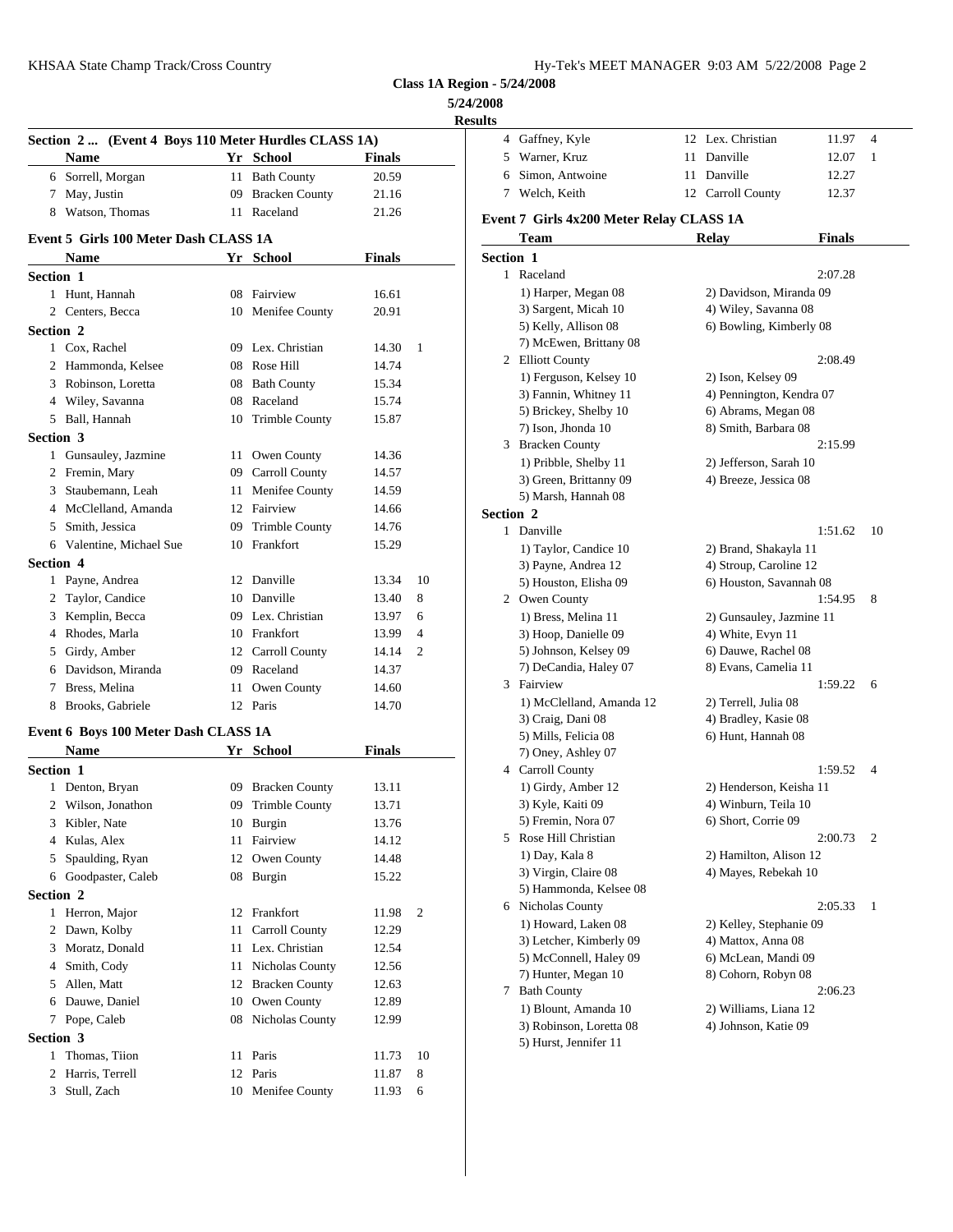| Iy-Tek's MEET MANAGER 9:03 AM 5/22/2008 Page 3 |  |  |  |
|------------------------------------------------|--|--|--|
|------------------------------------------------|--|--|--|

# **5/24/2008**

**Results**

| Event 9 Girls 1<br><b>Team</b><br><b>Relay</b><br><b>Finals</b><br>Name<br>2:07.30<br>8 Trimble County<br>Section 1<br>1) Adams, Danyal 09<br>2) Mitchell, Macy 10<br>1 Ison, Jhone<br>3) Smith, Jessica 09<br>4) Barnes, Kayla 08<br>Speaks, M<br>2<br>5) Ball, Hannah 10<br>3 Walker, Cl<br>Event 8 Boys 4x200 Meter Relay CLASS 1A<br>4 Hobert, Ca<br>Team<br>Relay<br><b>Finals</b><br>Horton, Gr<br>5<br>Section 1<br>Abrams, M<br>6<br>1 Owen County<br>1:44.48<br>$\mathbf{1}$<br>Section 2<br>1) Cannon, Cory 08<br>2) Dauwe, Daniel 10<br>1 Snapp, Ka<br>3) Hearn, Dylan 08<br>4) Williams, Tyler 10<br>Eason, An<br>$\mathbf{2}$<br>5) Bruner, Adam 11<br>6) Alford, Josh 11<br>Ditto, Racl<br>3<br>7) Spaulding, Ryan 12<br>Bowen, Br<br>4<br>2 Trimble County<br>1:45.95<br>Chappel, E<br>5<br>1) Barnes, Stewart 08<br>2) Newby, Brody 09<br>Bridges, K<br>6<br>3) Posas, Auner 11<br>4) Haney, Daniel 08<br>Cooley, Je<br>7<br>5) Wilson, Jonathon 09<br>Wilson, M<br>8<br>2:03.40<br>3 Burgin<br>Cave, Call<br>9<br>1) Alford, Jeffrey 09<br>2) Goodpaster, Caleb 08<br>3) Beckerson, Alexander 07<br>4) Royalty, Seth 07<br><b>Event 10 Boys</b><br>5) McEachern, Travis 08<br>6) Powell, Jared 07<br>Name<br>7) Beckerson, Jonathon 10<br>8) Kibler, Nate 10<br>Section 1<br>Section 2<br>1 Harmon, R<br>1 Danville<br>1:32.47<br>10<br>Waltman,<br>2<br>1) Key, Lamont 11<br>2) Warner, Kruz 11<br>Harper, Se<br>3<br>3) Winkler, Nick 12<br>4) Henderson, Derrick 11<br>Royalty, S<br>4<br>5) Simon, Antwoine 11<br>6) Bates, AJ 11<br>Williams,<br>5<br>2 Frankfort<br>1:37.78<br>8<br>Blakeman,<br>6<br>1) Cardwell, Georan 09<br>2) Fields, E J 12<br>Conkwrigh<br>7<br>3) Herron, Major 12<br>4) Wells, Mico 12<br>Klimper, C<br>8<br>5) Butler, Phillip 10<br>6) Quinn, Dylan 09<br>Jones, Mic<br>9<br>3 Carroll County<br>1:38.88<br>6<br>10 Hamilton,<br>1) Arteaga, Miguel 11<br>2) Brocious, Kory 11<br>Section 2<br>3) Dawn, Kolby 11<br>4) Welch, Keith 12<br>1 Elliott, Ch<br>5) Collins, D'Athony 10<br>Mullett, W<br>$\mathbf{2}$<br>4 Menifee County<br>1:39.18<br>4<br>Bush, Johr<br>3<br>1) Beaudon, Brandon 09<br>2) Greene, Blake 10<br>Kincaid, M<br>4<br>3) Greene, Patrick 10<br>4) Stull, Zach 10<br>5 Beckerson<br>5) Williams, Michael 10<br>6) Peck, Cody 10<br>2<br>5 Nicholas County<br>1:43.01<br>6 Hempel, K<br>1) Dale, Cameron 10<br>2) Gilliland, Cade 11<br>Heveline, l<br>7<br>3) Pope, Caleb 08<br>4) Smith, Cody 11<br>Jimenez, S<br>8<br>6) Kelley, Matthew 09<br>5) Johnson, Devin 08<br><b>Event 11 Girls</b><br>8) Kiskaden, Anthony 10<br>7) Miles, David 11<br><b>Team</b><br>6 Bracken County<br>1:46.35<br>Section 1<br>1) Baker, Kenny 10<br>2) Ellis, Tyler 10<br>1 Nicholas C<br>3) Florence, Michael 10<br>4) Breeze, Codie 11<br>5) Manuel, Raymond 09<br>1) Kelley,<br>Raceland<br>DQ<br>3) Mattox,<br>$---$<br>5) Letcher,<br>1) Kelly, Cody 10<br>2) Selvage, Todd 11<br>7) Hunter,<br>3) Hamilton, Patrick 10<br>4) Boyles, Tyler 11<br>5) Denton, Brett 11<br>6) Litteral, Michael 09<br>7) Logan, Robbie 11 | Section 2  (Event 7 Girls 4x200 Meter Relay CLASS 1A) |  |  |  |
|----------------------------------------------------------------------------------------------------------------------------------------------------------------------------------------------------------------------------------------------------------------------------------------------------------------------------------------------------------------------------------------------------------------------------------------------------------------------------------------------------------------------------------------------------------------------------------------------------------------------------------------------------------------------------------------------------------------------------------------------------------------------------------------------------------------------------------------------------------------------------------------------------------------------------------------------------------------------------------------------------------------------------------------------------------------------------------------------------------------------------------------------------------------------------------------------------------------------------------------------------------------------------------------------------------------------------------------------------------------------------------------------------------------------------------------------------------------------------------------------------------------------------------------------------------------------------------------------------------------------------------------------------------------------------------------------------------------------------------------------------------------------------------------------------------------------------------------------------------------------------------------------------------------------------------------------------------------------------------------------------------------------------------------------------------------------------------------------------------------------------------------------------------------------------------------------------------------------------------------------------------------------------------------------------------------------------------------------------------------------------------------------------------------------------------------------------------------------------------------------------------------------------------------------------------------------------------------------------------------------------------------------------------------------------------------------------------------------------------------------------------------------------------------------------------------------------------------------------------------------------------------------------------------------------------------------------------------------------------------------------------------------------------------------------------------------------------------|-------------------------------------------------------|--|--|--|
|                                                                                                                                                                                                                                                                                                                                                                                                                                                                                                                                                                                                                                                                                                                                                                                                                                                                                                                                                                                                                                                                                                                                                                                                                                                                                                                                                                                                                                                                                                                                                                                                                                                                                                                                                                                                                                                                                                                                                                                                                                                                                                                                                                                                                                                                                                                                                                                                                                                                                                                                                                                                                                                                                                                                                                                                                                                                                                                                                                                                                                                                                        |                                                       |  |  |  |
|                                                                                                                                                                                                                                                                                                                                                                                                                                                                                                                                                                                                                                                                                                                                                                                                                                                                                                                                                                                                                                                                                                                                                                                                                                                                                                                                                                                                                                                                                                                                                                                                                                                                                                                                                                                                                                                                                                                                                                                                                                                                                                                                                                                                                                                                                                                                                                                                                                                                                                                                                                                                                                                                                                                                                                                                                                                                                                                                                                                                                                                                                        |                                                       |  |  |  |
|                                                                                                                                                                                                                                                                                                                                                                                                                                                                                                                                                                                                                                                                                                                                                                                                                                                                                                                                                                                                                                                                                                                                                                                                                                                                                                                                                                                                                                                                                                                                                                                                                                                                                                                                                                                                                                                                                                                                                                                                                                                                                                                                                                                                                                                                                                                                                                                                                                                                                                                                                                                                                                                                                                                                                                                                                                                                                                                                                                                                                                                                                        |                                                       |  |  |  |
|                                                                                                                                                                                                                                                                                                                                                                                                                                                                                                                                                                                                                                                                                                                                                                                                                                                                                                                                                                                                                                                                                                                                                                                                                                                                                                                                                                                                                                                                                                                                                                                                                                                                                                                                                                                                                                                                                                                                                                                                                                                                                                                                                                                                                                                                                                                                                                                                                                                                                                                                                                                                                                                                                                                                                                                                                                                                                                                                                                                                                                                                                        |                                                       |  |  |  |
|                                                                                                                                                                                                                                                                                                                                                                                                                                                                                                                                                                                                                                                                                                                                                                                                                                                                                                                                                                                                                                                                                                                                                                                                                                                                                                                                                                                                                                                                                                                                                                                                                                                                                                                                                                                                                                                                                                                                                                                                                                                                                                                                                                                                                                                                                                                                                                                                                                                                                                                                                                                                                                                                                                                                                                                                                                                                                                                                                                                                                                                                                        |                                                       |  |  |  |
|                                                                                                                                                                                                                                                                                                                                                                                                                                                                                                                                                                                                                                                                                                                                                                                                                                                                                                                                                                                                                                                                                                                                                                                                                                                                                                                                                                                                                                                                                                                                                                                                                                                                                                                                                                                                                                                                                                                                                                                                                                                                                                                                                                                                                                                                                                                                                                                                                                                                                                                                                                                                                                                                                                                                                                                                                                                                                                                                                                                                                                                                                        |                                                       |  |  |  |
|                                                                                                                                                                                                                                                                                                                                                                                                                                                                                                                                                                                                                                                                                                                                                                                                                                                                                                                                                                                                                                                                                                                                                                                                                                                                                                                                                                                                                                                                                                                                                                                                                                                                                                                                                                                                                                                                                                                                                                                                                                                                                                                                                                                                                                                                                                                                                                                                                                                                                                                                                                                                                                                                                                                                                                                                                                                                                                                                                                                                                                                                                        |                                                       |  |  |  |
|                                                                                                                                                                                                                                                                                                                                                                                                                                                                                                                                                                                                                                                                                                                                                                                                                                                                                                                                                                                                                                                                                                                                                                                                                                                                                                                                                                                                                                                                                                                                                                                                                                                                                                                                                                                                                                                                                                                                                                                                                                                                                                                                                                                                                                                                                                                                                                                                                                                                                                                                                                                                                                                                                                                                                                                                                                                                                                                                                                                                                                                                                        |                                                       |  |  |  |
|                                                                                                                                                                                                                                                                                                                                                                                                                                                                                                                                                                                                                                                                                                                                                                                                                                                                                                                                                                                                                                                                                                                                                                                                                                                                                                                                                                                                                                                                                                                                                                                                                                                                                                                                                                                                                                                                                                                                                                                                                                                                                                                                                                                                                                                                                                                                                                                                                                                                                                                                                                                                                                                                                                                                                                                                                                                                                                                                                                                                                                                                                        |                                                       |  |  |  |
|                                                                                                                                                                                                                                                                                                                                                                                                                                                                                                                                                                                                                                                                                                                                                                                                                                                                                                                                                                                                                                                                                                                                                                                                                                                                                                                                                                                                                                                                                                                                                                                                                                                                                                                                                                                                                                                                                                                                                                                                                                                                                                                                                                                                                                                                                                                                                                                                                                                                                                                                                                                                                                                                                                                                                                                                                                                                                                                                                                                                                                                                                        |                                                       |  |  |  |
|                                                                                                                                                                                                                                                                                                                                                                                                                                                                                                                                                                                                                                                                                                                                                                                                                                                                                                                                                                                                                                                                                                                                                                                                                                                                                                                                                                                                                                                                                                                                                                                                                                                                                                                                                                                                                                                                                                                                                                                                                                                                                                                                                                                                                                                                                                                                                                                                                                                                                                                                                                                                                                                                                                                                                                                                                                                                                                                                                                                                                                                                                        |                                                       |  |  |  |
|                                                                                                                                                                                                                                                                                                                                                                                                                                                                                                                                                                                                                                                                                                                                                                                                                                                                                                                                                                                                                                                                                                                                                                                                                                                                                                                                                                                                                                                                                                                                                                                                                                                                                                                                                                                                                                                                                                                                                                                                                                                                                                                                                                                                                                                                                                                                                                                                                                                                                                                                                                                                                                                                                                                                                                                                                                                                                                                                                                                                                                                                                        |                                                       |  |  |  |
|                                                                                                                                                                                                                                                                                                                                                                                                                                                                                                                                                                                                                                                                                                                                                                                                                                                                                                                                                                                                                                                                                                                                                                                                                                                                                                                                                                                                                                                                                                                                                                                                                                                                                                                                                                                                                                                                                                                                                                                                                                                                                                                                                                                                                                                                                                                                                                                                                                                                                                                                                                                                                                                                                                                                                                                                                                                                                                                                                                                                                                                                                        |                                                       |  |  |  |
|                                                                                                                                                                                                                                                                                                                                                                                                                                                                                                                                                                                                                                                                                                                                                                                                                                                                                                                                                                                                                                                                                                                                                                                                                                                                                                                                                                                                                                                                                                                                                                                                                                                                                                                                                                                                                                                                                                                                                                                                                                                                                                                                                                                                                                                                                                                                                                                                                                                                                                                                                                                                                                                                                                                                                                                                                                                                                                                                                                                                                                                                                        |                                                       |  |  |  |
|                                                                                                                                                                                                                                                                                                                                                                                                                                                                                                                                                                                                                                                                                                                                                                                                                                                                                                                                                                                                                                                                                                                                                                                                                                                                                                                                                                                                                                                                                                                                                                                                                                                                                                                                                                                                                                                                                                                                                                                                                                                                                                                                                                                                                                                                                                                                                                                                                                                                                                                                                                                                                                                                                                                                                                                                                                                                                                                                                                                                                                                                                        |                                                       |  |  |  |
|                                                                                                                                                                                                                                                                                                                                                                                                                                                                                                                                                                                                                                                                                                                                                                                                                                                                                                                                                                                                                                                                                                                                                                                                                                                                                                                                                                                                                                                                                                                                                                                                                                                                                                                                                                                                                                                                                                                                                                                                                                                                                                                                                                                                                                                                                                                                                                                                                                                                                                                                                                                                                                                                                                                                                                                                                                                                                                                                                                                                                                                                                        |                                                       |  |  |  |
|                                                                                                                                                                                                                                                                                                                                                                                                                                                                                                                                                                                                                                                                                                                                                                                                                                                                                                                                                                                                                                                                                                                                                                                                                                                                                                                                                                                                                                                                                                                                                                                                                                                                                                                                                                                                                                                                                                                                                                                                                                                                                                                                                                                                                                                                                                                                                                                                                                                                                                                                                                                                                                                                                                                                                                                                                                                                                                                                                                                                                                                                                        |                                                       |  |  |  |
|                                                                                                                                                                                                                                                                                                                                                                                                                                                                                                                                                                                                                                                                                                                                                                                                                                                                                                                                                                                                                                                                                                                                                                                                                                                                                                                                                                                                                                                                                                                                                                                                                                                                                                                                                                                                                                                                                                                                                                                                                                                                                                                                                                                                                                                                                                                                                                                                                                                                                                                                                                                                                                                                                                                                                                                                                                                                                                                                                                                                                                                                                        |                                                       |  |  |  |
|                                                                                                                                                                                                                                                                                                                                                                                                                                                                                                                                                                                                                                                                                                                                                                                                                                                                                                                                                                                                                                                                                                                                                                                                                                                                                                                                                                                                                                                                                                                                                                                                                                                                                                                                                                                                                                                                                                                                                                                                                                                                                                                                                                                                                                                                                                                                                                                                                                                                                                                                                                                                                                                                                                                                                                                                                                                                                                                                                                                                                                                                                        |                                                       |  |  |  |
|                                                                                                                                                                                                                                                                                                                                                                                                                                                                                                                                                                                                                                                                                                                                                                                                                                                                                                                                                                                                                                                                                                                                                                                                                                                                                                                                                                                                                                                                                                                                                                                                                                                                                                                                                                                                                                                                                                                                                                                                                                                                                                                                                                                                                                                                                                                                                                                                                                                                                                                                                                                                                                                                                                                                                                                                                                                                                                                                                                                                                                                                                        |                                                       |  |  |  |
|                                                                                                                                                                                                                                                                                                                                                                                                                                                                                                                                                                                                                                                                                                                                                                                                                                                                                                                                                                                                                                                                                                                                                                                                                                                                                                                                                                                                                                                                                                                                                                                                                                                                                                                                                                                                                                                                                                                                                                                                                                                                                                                                                                                                                                                                                                                                                                                                                                                                                                                                                                                                                                                                                                                                                                                                                                                                                                                                                                                                                                                                                        |                                                       |  |  |  |
|                                                                                                                                                                                                                                                                                                                                                                                                                                                                                                                                                                                                                                                                                                                                                                                                                                                                                                                                                                                                                                                                                                                                                                                                                                                                                                                                                                                                                                                                                                                                                                                                                                                                                                                                                                                                                                                                                                                                                                                                                                                                                                                                                                                                                                                                                                                                                                                                                                                                                                                                                                                                                                                                                                                                                                                                                                                                                                                                                                                                                                                                                        |                                                       |  |  |  |
|                                                                                                                                                                                                                                                                                                                                                                                                                                                                                                                                                                                                                                                                                                                                                                                                                                                                                                                                                                                                                                                                                                                                                                                                                                                                                                                                                                                                                                                                                                                                                                                                                                                                                                                                                                                                                                                                                                                                                                                                                                                                                                                                                                                                                                                                                                                                                                                                                                                                                                                                                                                                                                                                                                                                                                                                                                                                                                                                                                                                                                                                                        |                                                       |  |  |  |
|                                                                                                                                                                                                                                                                                                                                                                                                                                                                                                                                                                                                                                                                                                                                                                                                                                                                                                                                                                                                                                                                                                                                                                                                                                                                                                                                                                                                                                                                                                                                                                                                                                                                                                                                                                                                                                                                                                                                                                                                                                                                                                                                                                                                                                                                                                                                                                                                                                                                                                                                                                                                                                                                                                                                                                                                                                                                                                                                                                                                                                                                                        |                                                       |  |  |  |
|                                                                                                                                                                                                                                                                                                                                                                                                                                                                                                                                                                                                                                                                                                                                                                                                                                                                                                                                                                                                                                                                                                                                                                                                                                                                                                                                                                                                                                                                                                                                                                                                                                                                                                                                                                                                                                                                                                                                                                                                                                                                                                                                                                                                                                                                                                                                                                                                                                                                                                                                                                                                                                                                                                                                                                                                                                                                                                                                                                                                                                                                                        |                                                       |  |  |  |
|                                                                                                                                                                                                                                                                                                                                                                                                                                                                                                                                                                                                                                                                                                                                                                                                                                                                                                                                                                                                                                                                                                                                                                                                                                                                                                                                                                                                                                                                                                                                                                                                                                                                                                                                                                                                                                                                                                                                                                                                                                                                                                                                                                                                                                                                                                                                                                                                                                                                                                                                                                                                                                                                                                                                                                                                                                                                                                                                                                                                                                                                                        |                                                       |  |  |  |
|                                                                                                                                                                                                                                                                                                                                                                                                                                                                                                                                                                                                                                                                                                                                                                                                                                                                                                                                                                                                                                                                                                                                                                                                                                                                                                                                                                                                                                                                                                                                                                                                                                                                                                                                                                                                                                                                                                                                                                                                                                                                                                                                                                                                                                                                                                                                                                                                                                                                                                                                                                                                                                                                                                                                                                                                                                                                                                                                                                                                                                                                                        |                                                       |  |  |  |
|                                                                                                                                                                                                                                                                                                                                                                                                                                                                                                                                                                                                                                                                                                                                                                                                                                                                                                                                                                                                                                                                                                                                                                                                                                                                                                                                                                                                                                                                                                                                                                                                                                                                                                                                                                                                                                                                                                                                                                                                                                                                                                                                                                                                                                                                                                                                                                                                                                                                                                                                                                                                                                                                                                                                                                                                                                                                                                                                                                                                                                                                                        |                                                       |  |  |  |
|                                                                                                                                                                                                                                                                                                                                                                                                                                                                                                                                                                                                                                                                                                                                                                                                                                                                                                                                                                                                                                                                                                                                                                                                                                                                                                                                                                                                                                                                                                                                                                                                                                                                                                                                                                                                                                                                                                                                                                                                                                                                                                                                                                                                                                                                                                                                                                                                                                                                                                                                                                                                                                                                                                                                                                                                                                                                                                                                                                                                                                                                                        |                                                       |  |  |  |
|                                                                                                                                                                                                                                                                                                                                                                                                                                                                                                                                                                                                                                                                                                                                                                                                                                                                                                                                                                                                                                                                                                                                                                                                                                                                                                                                                                                                                                                                                                                                                                                                                                                                                                                                                                                                                                                                                                                                                                                                                                                                                                                                                                                                                                                                                                                                                                                                                                                                                                                                                                                                                                                                                                                                                                                                                                                                                                                                                                                                                                                                                        |                                                       |  |  |  |
|                                                                                                                                                                                                                                                                                                                                                                                                                                                                                                                                                                                                                                                                                                                                                                                                                                                                                                                                                                                                                                                                                                                                                                                                                                                                                                                                                                                                                                                                                                                                                                                                                                                                                                                                                                                                                                                                                                                                                                                                                                                                                                                                                                                                                                                                                                                                                                                                                                                                                                                                                                                                                                                                                                                                                                                                                                                                                                                                                                                                                                                                                        |                                                       |  |  |  |
|                                                                                                                                                                                                                                                                                                                                                                                                                                                                                                                                                                                                                                                                                                                                                                                                                                                                                                                                                                                                                                                                                                                                                                                                                                                                                                                                                                                                                                                                                                                                                                                                                                                                                                                                                                                                                                                                                                                                                                                                                                                                                                                                                                                                                                                                                                                                                                                                                                                                                                                                                                                                                                                                                                                                                                                                                                                                                                                                                                                                                                                                                        |                                                       |  |  |  |
|                                                                                                                                                                                                                                                                                                                                                                                                                                                                                                                                                                                                                                                                                                                                                                                                                                                                                                                                                                                                                                                                                                                                                                                                                                                                                                                                                                                                                                                                                                                                                                                                                                                                                                                                                                                                                                                                                                                                                                                                                                                                                                                                                                                                                                                                                                                                                                                                                                                                                                                                                                                                                                                                                                                                                                                                                                                                                                                                                                                                                                                                                        |                                                       |  |  |  |
|                                                                                                                                                                                                                                                                                                                                                                                                                                                                                                                                                                                                                                                                                                                                                                                                                                                                                                                                                                                                                                                                                                                                                                                                                                                                                                                                                                                                                                                                                                                                                                                                                                                                                                                                                                                                                                                                                                                                                                                                                                                                                                                                                                                                                                                                                                                                                                                                                                                                                                                                                                                                                                                                                                                                                                                                                                                                                                                                                                                                                                                                                        |                                                       |  |  |  |
|                                                                                                                                                                                                                                                                                                                                                                                                                                                                                                                                                                                                                                                                                                                                                                                                                                                                                                                                                                                                                                                                                                                                                                                                                                                                                                                                                                                                                                                                                                                                                                                                                                                                                                                                                                                                                                                                                                                                                                                                                                                                                                                                                                                                                                                                                                                                                                                                                                                                                                                                                                                                                                                                                                                                                                                                                                                                                                                                                                                                                                                                                        |                                                       |  |  |  |
|                                                                                                                                                                                                                                                                                                                                                                                                                                                                                                                                                                                                                                                                                                                                                                                                                                                                                                                                                                                                                                                                                                                                                                                                                                                                                                                                                                                                                                                                                                                                                                                                                                                                                                                                                                                                                                                                                                                                                                                                                                                                                                                                                                                                                                                                                                                                                                                                                                                                                                                                                                                                                                                                                                                                                                                                                                                                                                                                                                                                                                                                                        |                                                       |  |  |  |
|                                                                                                                                                                                                                                                                                                                                                                                                                                                                                                                                                                                                                                                                                                                                                                                                                                                                                                                                                                                                                                                                                                                                                                                                                                                                                                                                                                                                                                                                                                                                                                                                                                                                                                                                                                                                                                                                                                                                                                                                                                                                                                                                                                                                                                                                                                                                                                                                                                                                                                                                                                                                                                                                                                                                                                                                                                                                                                                                                                                                                                                                                        |                                                       |  |  |  |
|                                                                                                                                                                                                                                                                                                                                                                                                                                                                                                                                                                                                                                                                                                                                                                                                                                                                                                                                                                                                                                                                                                                                                                                                                                                                                                                                                                                                                                                                                                                                                                                                                                                                                                                                                                                                                                                                                                                                                                                                                                                                                                                                                                                                                                                                                                                                                                                                                                                                                                                                                                                                                                                                                                                                                                                                                                                                                                                                                                                                                                                                                        |                                                       |  |  |  |
|                                                                                                                                                                                                                                                                                                                                                                                                                                                                                                                                                                                                                                                                                                                                                                                                                                                                                                                                                                                                                                                                                                                                                                                                                                                                                                                                                                                                                                                                                                                                                                                                                                                                                                                                                                                                                                                                                                                                                                                                                                                                                                                                                                                                                                                                                                                                                                                                                                                                                                                                                                                                                                                                                                                                                                                                                                                                                                                                                                                                                                                                                        |                                                       |  |  |  |
|                                                                                                                                                                                                                                                                                                                                                                                                                                                                                                                                                                                                                                                                                                                                                                                                                                                                                                                                                                                                                                                                                                                                                                                                                                                                                                                                                                                                                                                                                                                                                                                                                                                                                                                                                                                                                                                                                                                                                                                                                                                                                                                                                                                                                                                                                                                                                                                                                                                                                                                                                                                                                                                                                                                                                                                                                                                                                                                                                                                                                                                                                        |                                                       |  |  |  |
|                                                                                                                                                                                                                                                                                                                                                                                                                                                                                                                                                                                                                                                                                                                                                                                                                                                                                                                                                                                                                                                                                                                                                                                                                                                                                                                                                                                                                                                                                                                                                                                                                                                                                                                                                                                                                                                                                                                                                                                                                                                                                                                                                                                                                                                                                                                                                                                                                                                                                                                                                                                                                                                                                                                                                                                                                                                                                                                                                                                                                                                                                        |                                                       |  |  |  |
|                                                                                                                                                                                                                                                                                                                                                                                                                                                                                                                                                                                                                                                                                                                                                                                                                                                                                                                                                                                                                                                                                                                                                                                                                                                                                                                                                                                                                                                                                                                                                                                                                                                                                                                                                                                                                                                                                                                                                                                                                                                                                                                                                                                                                                                                                                                                                                                                                                                                                                                                                                                                                                                                                                                                                                                                                                                                                                                                                                                                                                                                                        |                                                       |  |  |  |
|                                                                                                                                                                                                                                                                                                                                                                                                                                                                                                                                                                                                                                                                                                                                                                                                                                                                                                                                                                                                                                                                                                                                                                                                                                                                                                                                                                                                                                                                                                                                                                                                                                                                                                                                                                                                                                                                                                                                                                                                                                                                                                                                                                                                                                                                                                                                                                                                                                                                                                                                                                                                                                                                                                                                                                                                                                                                                                                                                                                                                                                                                        |                                                       |  |  |  |
|                                                                                                                                                                                                                                                                                                                                                                                                                                                                                                                                                                                                                                                                                                                                                                                                                                                                                                                                                                                                                                                                                                                                                                                                                                                                                                                                                                                                                                                                                                                                                                                                                                                                                                                                                                                                                                                                                                                                                                                                                                                                                                                                                                                                                                                                                                                                                                                                                                                                                                                                                                                                                                                                                                                                                                                                                                                                                                                                                                                                                                                                                        |                                                       |  |  |  |
|                                                                                                                                                                                                                                                                                                                                                                                                                                                                                                                                                                                                                                                                                                                                                                                                                                                                                                                                                                                                                                                                                                                                                                                                                                                                                                                                                                                                                                                                                                                                                                                                                                                                                                                                                                                                                                                                                                                                                                                                                                                                                                                                                                                                                                                                                                                                                                                                                                                                                                                                                                                                                                                                                                                                                                                                                                                                                                                                                                                                                                                                                        |                                                       |  |  |  |
|                                                                                                                                                                                                                                                                                                                                                                                                                                                                                                                                                                                                                                                                                                                                                                                                                                                                                                                                                                                                                                                                                                                                                                                                                                                                                                                                                                                                                                                                                                                                                                                                                                                                                                                                                                                                                                                                                                                                                                                                                                                                                                                                                                                                                                                                                                                                                                                                                                                                                                                                                                                                                                                                                                                                                                                                                                                                                                                                                                                                                                                                                        |                                                       |  |  |  |
|                                                                                                                                                                                                                                                                                                                                                                                                                                                                                                                                                                                                                                                                                                                                                                                                                                                                                                                                                                                                                                                                                                                                                                                                                                                                                                                                                                                                                                                                                                                                                                                                                                                                                                                                                                                                                                                                                                                                                                                                                                                                                                                                                                                                                                                                                                                                                                                                                                                                                                                                                                                                                                                                                                                                                                                                                                                                                                                                                                                                                                                                                        |                                                       |  |  |  |
|                                                                                                                                                                                                                                                                                                                                                                                                                                                                                                                                                                                                                                                                                                                                                                                                                                                                                                                                                                                                                                                                                                                                                                                                                                                                                                                                                                                                                                                                                                                                                                                                                                                                                                                                                                                                                                                                                                                                                                                                                                                                                                                                                                                                                                                                                                                                                                                                                                                                                                                                                                                                                                                                                                                                                                                                                                                                                                                                                                                                                                                                                        |                                                       |  |  |  |
|                                                                                                                                                                                                                                                                                                                                                                                                                                                                                                                                                                                                                                                                                                                                                                                                                                                                                                                                                                                                                                                                                                                                                                                                                                                                                                                                                                                                                                                                                                                                                                                                                                                                                                                                                                                                                                                                                                                                                                                                                                                                                                                                                                                                                                                                                                                                                                                                                                                                                                                                                                                                                                                                                                                                                                                                                                                                                                                                                                                                                                                                                        |                                                       |  |  |  |
|                                                                                                                                                                                                                                                                                                                                                                                                                                                                                                                                                                                                                                                                                                                                                                                                                                                                                                                                                                                                                                                                                                                                                                                                                                                                                                                                                                                                                                                                                                                                                                                                                                                                                                                                                                                                                                                                                                                                                                                                                                                                                                                                                                                                                                                                                                                                                                                                                                                                                                                                                                                                                                                                                                                                                                                                                                                                                                                                                                                                                                                                                        |                                                       |  |  |  |
|                                                                                                                                                                                                                                                                                                                                                                                                                                                                                                                                                                                                                                                                                                                                                                                                                                                                                                                                                                                                                                                                                                                                                                                                                                                                                                                                                                                                                                                                                                                                                                                                                                                                                                                                                                                                                                                                                                                                                                                                                                                                                                                                                                                                                                                                                                                                                                                                                                                                                                                                                                                                                                                                                                                                                                                                                                                                                                                                                                                                                                                                                        |                                                       |  |  |  |
|                                                                                                                                                                                                                                                                                                                                                                                                                                                                                                                                                                                                                                                                                                                                                                                                                                                                                                                                                                                                                                                                                                                                                                                                                                                                                                                                                                                                                                                                                                                                                                                                                                                                                                                                                                                                                                                                                                                                                                                                                                                                                                                                                                                                                                                                                                                                                                                                                                                                                                                                                                                                                                                                                                                                                                                                                                                                                                                                                                                                                                                                                        |                                                       |  |  |  |
|                                                                                                                                                                                                                                                                                                                                                                                                                                                                                                                                                                                                                                                                                                                                                                                                                                                                                                                                                                                                                                                                                                                                                                                                                                                                                                                                                                                                                                                                                                                                                                                                                                                                                                                                                                                                                                                                                                                                                                                                                                                                                                                                                                                                                                                                                                                                                                                                                                                                                                                                                                                                                                                                                                                                                                                                                                                                                                                                                                                                                                                                                        |                                                       |  |  |  |

|                  | Event 9 Girls 1600 Meter Run CLASS 1A     |                    |               |    |
|------------------|-------------------------------------------|--------------------|---------------|----|
|                  | <b>Name</b>                               | Yr School          | <b>Finals</b> |    |
| <b>Section 1</b> |                                           |                    |               |    |
|                  | 1 Ison, Jhonda                            | 10 Elliott County  | 6:31.14       |    |
|                  | 2 Speaks, Makenzi                         | 06 Raceland        | 6:40.55       |    |
|                  | 3 Walker, Chelsea                         | 08 Menifee County  | 6:45.25       |    |
|                  | 4 Hobert, Cassie                          | 12 Menifee County  | 6:46.88       |    |
|                  | 5 Horton, Gretchen                        | 09 Danville        | 7:35.83       |    |
|                  | 6 Abrams, Megan                           | 08 Elliott County  | 7:43.61       |    |
| <b>Section 2</b> |                                           |                    |               |    |
|                  | 1 Snapp, Kaitlin                          | 08 Danville        | 5:18.66       | 10 |
|                  | 2 Eason, Ann                              | 09 Sayre           | 5:38.32       | 8  |
|                  | 3 Ditto, Rachel                           | 09 Lex. Christian  | 5:38.37       | 6  |
|                  | 4 Bowen, Brooklyn                         | 07 Fairview        | 5:43.27       | 4  |
|                  | 5 Chappel, Brandi                         | 09 Trimble County  | 5:58.40       | 2  |
|                  | 6 Bridges, Kaitlin                        | 10 Fairview        | 6:00.51       | 1  |
|                  | 7 Cooley, Jessica                         | 09 Trimble County  | 6:05.74       |    |
|                  | 8 Wilson, Maggie                          | 10 Sayre           | 6:12.42       |    |
|                  | 9 Cave, Callen                            | 08 Lex. Christian  | 6:13.05       |    |
|                  | Event 10 Boys 1600 Meter Run CLASS 1A     |                    |               |    |
|                  | Name                                      | Yr School          | <b>Finals</b> |    |
| <b>Section 1</b> |                                           |                    |               |    |
|                  | 1 Harmon, Robert                          | 12 Menifee County  | 5:21.01       |    |
|                  | 2 Waltman, Michael                        | 09 Sayre           | 5:26.37       |    |
|                  | 3 Harper, Seth                            | 12 Raceland        | 5:30.45       |    |
|                  | 4 Royalty, Seth                           | 07 Burgin          | 5:31.41       |    |
|                  | 5 Williams, Michael                       | 10 Menifee County  | 5:35.82       |    |
|                  | 6 Blakeman, Jake                          | 08 Nicholas County | 5:36.52       |    |
|                  | 7 Conkwright, Jacob                       | 08 Bath County     | 5:36.92       |    |
|                  | 8 Klimper, Cameron                        | 10 Paris           | 5:46.36       |    |
|                  | 9 Jones, Micah                            | 10 Carroll County  | 6:27.24       |    |
|                  | 10 Hamilton, Tyler                        | 10 Nicholas County | 6:46.56       |    |
| <b>Section 2</b> |                                           |                    |               |    |
|                  | 1 Elliott, Chris                          | 11 Lex. Christian  | 4:44.12       | 10 |
|                  | 2 Mullett, Will                           | 10 Lex. Christian  | 4:44.16       | 8  |
|                  | 3 Bush, Johnny                            | 11 Rose Hill       | 4:54.17       | 6  |
|                  | 4 Kincaid, Micheal                        | 12 Owen County     | 4:56.57       | 4  |
|                  | 5 Beckerson, Jonathon                     | 10 Burgin          | 5:00.71       | 2  |
|                  | 6 Hempel, Karl                            | 08 Danville        | 5:09.58       | 1  |
|                  | 7 Heveline, Daryl                         | 10 Trimble County  | 5:16.49       |    |
|                  | 8 Jimenez, Salvador                       | 12 Carroll County  | 5:25.13       |    |
|                  | Event 11 Girls 4x100 Meter Relay CLASS 1A |                    |               |    |
|                  | Team                                      | Relay              | <b>Finals</b> |    |
|                  |                                           |                    |               |    |

| Section 1               |                        |
|-------------------------|------------------------|
| Nicholas County         | 58.14                  |
| 1) Kelley, Stephanie 09 | 2) McConnell, Haley 09 |
| 3) Mattox, Anna 08      | 4) McLean, Mandi 09    |
| 5) Letcher, Kimberly 09 | 6) Howard, Laken 08    |
| 7) Hunter, Megan 10     | 8) Cohorn, Robyn 08    |
|                         |                        |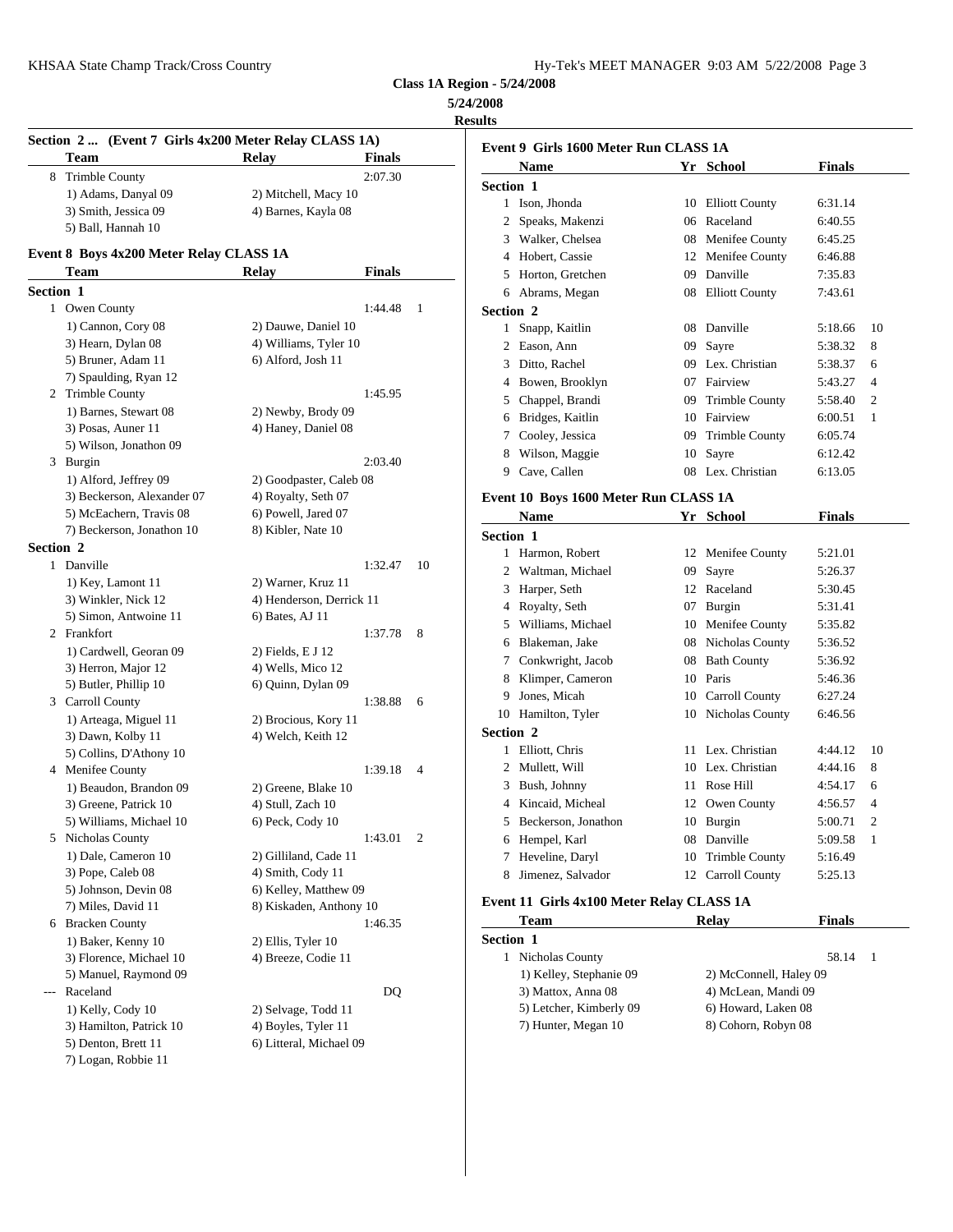**5/24/2008**

| Section 1 (Event 11 Girls 4x100 Meter Relay CLASS 1A) |                          |               |                | 3 Trimble County                       |    |                         | 53.00         |                |
|-------------------------------------------------------|--------------------------|---------------|----------------|----------------------------------------|----|-------------------------|---------------|----------------|
| <b>Team</b>                                           | Relay                    | <b>Finals</b> |                | 1) Wilson, Richard 12                  |    | 2) Wilson, Jonathon 09  |               |                |
| 2 Elliott County                                      |                          | 1:02.51       |                | 3) Newby, Brody 09                     |    | 4) Haney, Daniel 08     |               |                |
| 1) Ison, Kelsey 09                                    | 2) Fannin, Whitney 11    |               |                | 5) Posas, Auner 11                     |    |                         |               |                |
| 3) Ferguson, Kelsey 10                                | 4) Pennington, Kendra 07 |               |                | Section 2                              |    |                         |               |                |
| 5) Brickey, Shelby 10                                 | 6) Ison, Jhonda 10       |               |                | 1 Danville                             |    |                         | 44.96         | -10            |
| 7) Abrams, Megan 08                                   | 8) Stevens, Sally 08     |               |                | 1) Bates, AJ 11                        |    | 2) Key, Lamont 11       |               |                |
| <b>Section 2</b>                                      |                          |               |                | 3) Warner, Kruz 11                     |    | 4) Simon, Antwoine 11   |               |                |
| 1 Danville                                            |                          | 51.87         | 10             | 5) Penix, Marquice 11                  |    | 6) Gay, Jordan 12       |               |                |
| 1) Taylor, Candice 10                                 | 2) Harris, Keaira 11     |               |                | 2 Paris                                |    |                         | 45.06         | 8              |
| 3) Stroup, Caroline 12                                | 4) Payne, Andrea 12      |               |                | 1) Stevens, Zachary 12                 |    | 2) Thomas, Tiion 11     |               |                |
| 5) Brand, Shakayla 11                                 | 6) Houston, Savannah 08  |               |                | 3) Warfield, Malcolm 10                |    | 4) Harris, Terrell 12   |               |                |
| 2 Owen County                                         |                          | 55.11         | 8              | 5) Stanley, Jerome 10                  |    | 6) Stevens, Jordan 11   |               |                |
| 1) Bress, Melina 11                                   | 2) Gunsauley, Jazmine 11 |               |                | 3 Carroll County                       |    |                         | 47.26         | - 6            |
| 3) Hoop, Danielle 09                                  | 4) White, Evyn 11        |               |                | 1) Arteaga, Miguel 11                  |    | 2) Brocious, Kory 11    |               |                |
| 5) Johnson, Kelsey 09                                 | 6) Evans, Camelia 11     |               |                | 3) Welch, Keith 12                     |    | 4) Dawn, Kolby 11       |               |                |
| 7) DeCandia, Haley 07                                 | 8) Dauwe, Rachel 08      |               |                | 5) Collins, D'Athony 10                |    |                         |               |                |
| 3 Paris                                               |                          | 56.61         | 6              | 4 Bracken County                       |    |                         | 49.03         | $\overline{4}$ |
| 1) Myers, Talaken 11                                  | 2) Grant, Shakila 09     |               |                | 1) Denton, Bryan 09                    |    | 2) Ellis, Tyler 10      |               |                |
| 3) Brooks, Gabriele 12                                | 4) Jones, Nikita 12      |               |                | 3) Allen, Matt 12                      |    | 4) Breeze, Codie 11     |               |                |
| 5) Brooks, Derionne 10                                | 6) Shupe, Bethany 09     |               |                | 5) Pewther, Paul 11                    |    |                         |               |                |
| 4 Carroll County                                      |                          | 56.97         | $\overline{4}$ | 5 Raceland                             |    |                         | 51.80         |                |
| 1) Fremin, Mary 09                                    | 2) Girdy, Amber 12       |               |                | 1) Kelly, Cody 10                      |    | 2) Logan, Robbie 11     |               |                |
| 3) Henderson, Keisha 11                               | 4) Winburn, Teila 10     |               |                | 3) Hamilton, Patrick 10                |    | 4) Boyles, Tyler 11     |               |                |
| 5) Kyle, Kaiti 09                                     | 6) Short, Corrie 09      |               |                | 5) Denton, Brett 11                    |    | 6) Litteral, Michael 09 |               |                |
| 5 Rose Hill Christian                                 |                          | 57.44         | 2              |                                        |    |                         |               |                |
| 1) Day, Kala 8                                        | 2) Hamilton, Alison 12   |               |                | Event 13 Girls 400 Meter Dash CLASS 1A |    |                         |               |                |
| 3) Hammonda, Kelsee 08                                | 4) Virgin, Claire 08     |               |                | <b>Name</b>                            |    | Yr School               | <b>Finals</b> |                |
| 5) Mayes, Rebekah 10                                  |                          |               |                | Section 1                              |    |                         |               |                |
| 6 Fairview                                            |                          | 58.98         |                | 1 Jefferson, Sarah                     |    | 10 Bracken County       | 1:18.89       |                |
| 1) McClelland, Amanda 12                              | 2) Terrell, Julia 08     |               |                | 2 Morris, Sam                          |    | 11 Carroll County       | 1:24.97       |                |
| 3) Bowen, Brooklyn 07                                 | 4) Hunt, Hannah 08       |               |                | Section 2                              |    |                         |               |                |
| 5) Mills, Felicia 08                                  | 6) Bradley, Kasie 08     |               |                | 1 Herian, Steffi                       |    | 11 Sayre                | 1:10.05       |                |
| 7) Oney, Ashley 07                                    | 8) Bridges, Kaitlin 10   |               |                | 2 Mitchell, Macy                       |    | 10 Trimble County       | 1:13.09       |                |
| 7 Trimble County                                      |                          | 59.24         |                | 3 Pennington, Kendra                   |    | 07 Elliott County       | 1:15.36       |                |
| 1) Barnes, Kayla 08                                   | 2) Smith, Jessica 09     |               |                | 4 Harper, Megan                        | 08 | Raceland                | 1:15.79       |                |
| 3) Mitchell, Macy 10                                  | 4) Ball, Hannah 10       |               |                | 5 Dauwe, Rachel                        | 08 | Owen County             | 1:16.49       |                |
| 5) Adams, Danyal 09                                   | 6) Corry, Stacy 12       |               |                | 6 McEwen, Brittany                     |    | 08 Raceland             | 1:19.19       |                |
| 8 Raceland                                            |                          | 59.51         |                | 7 McBee, Olivia                        |    | 10 Danville             | 1:19.53       |                |
| 1) Davidson, Miranda 09                               | 2) Sargent, Micah 10     |               |                | Section 3                              |    |                         |               |                |
| 3) Harper, Megan 08                                   | 4) Wiley, Savanna 08     |               |                | 1 Hoop, Danielle                       |    | 09 Owen County          | 1:01.65       | 10             |
| 5) Bowling, Kimberly 08                               | 6) Kelly, Allison 08     |               |                | 2 Rhodes, Marla                        |    | 10 Frankfort            | 1:03.42       | 8              |
| 7) McEwen, Brittany 08                                |                          |               |                | 3 Thaxton Morgan                       |    | 09 Lex Christian        | 1.04366       |                |

### **Event 12 Boys 4x100 Meter Relay CLASS 1A**

| Team                  | <b>Relay</b>            | <b>Finals</b> | 5 Mills, Felicia                      | 08 Fairview       | 1:06.73 2     |  |
|-----------------------|-------------------------|---------------|---------------------------------------|-------------------|---------------|--|
| <b>Section 1</b>      |                         |               | 6 Houston, Savannah                   | 08 Danville       | $1:09.83$ 1   |  |
| Owen County           |                         | 50.17 2       | Event 14 Boys 400 Meter Dash CLASS 1A |                   |               |  |
| 1) Cannon, Cory 08    | 2) Dauwe, Daniel 10     |               | <b>Name</b>                           | Yr School         | <b>Finals</b> |  |
| 3) Hearn, Dylan 08    | 4) Williams, Tyler 10   |               | Section 1                             |                   |               |  |
| 5) Spaulding, Ryan 12 | 6) Bruner, Adam 11      |               | Becker, Matthew                       | 11 Owen County    | 1:01.13       |  |
| 2 Nicholas County     |                         | 50.23 1       | 2 Elliott, Aarron                     | 07 Elliott County | 1:04.84       |  |
| 1) Dale, Cameron 10   | 2) Smith, Cody 11       |               |                                       |                   |               |  |
| 3) Johnson, Devin 08  | 4) Kelley, Matthew 09   |               | 3 Gardner, Jeremy                     | 09 Elliott County | 1:05.40       |  |
| 5) Pope, Caleb 08     | 6) Gilliland, Cade 11   |               | 4 Alford, Jeffrey                     | 09 Burgin         | 1:07.91       |  |
| 7) Miles, David 11    | 8) Kiskaden, Anthony 10 |               | 5 Adkins, William                     | 08 Bath County    | 1:20.85       |  |

| <b>Results</b>          |                         |
|-------------------------|-------------------------|
| 3 Trimble County        | 53.00                   |
| 1) Wilson, Richard 12   | 2) Wilson, Jonathon 09  |
| 3) Newby, Brody 09      | 4) Haney, Daniel 08     |
| 5) Posas, Auner 11      |                         |
| Section 2               |                         |
| 1 Danville              | 10<br>44.96             |
| 1) Bates, AJ 11         | 2) Key, Lamont 11       |
| 3) Warner, Kruz 11      | 4) Simon, Antwoine 11   |
| 5) Penix, Marquice 11   | 6) Gay, Jordan 12       |
| 2 Paris                 | 45.06<br>8              |
| 1) Stevens, Zachary 12  | 2) Thomas, Tiion 11     |
| 3) Warfield, Malcolm 10 | 4) Harris, Terrell 12   |
| 5) Stanley, Jerome 10   | 6) Stevens, Jordan 11   |
| 3 Carroll County        | 47.26<br>6              |
| 1) Arteaga, Miguel 11   | 2) Brocious, Kory 11    |
| 3) Welch, Keith 12      | 4) Dawn, Kolby 11       |
| 5) Collins, D'Athony 10 |                         |
| 4 Bracken County        | 49.03<br>4              |
| 1) Denton, Bryan 09     | 2) Ellis, Tyler 10      |
| 3) Allen, Matt 12       | 4) Breeze, Codie 11     |
| 5) Pewther, Paul 11     |                         |
| Raceland<br>5.          | 51.80                   |
| 1) Kelly, Cody 10       | 2) Logan, Robbie 11     |
| 3) Hamilton, Patrick 10 | 4) Boyles, Tyler 11     |
| 5) Denton, Brett 11     | 6) Litteral, Michael 09 |

|                  | <b>Name</b>        | Yr | <b>School</b>         | <b>Finals</b> |                |
|------------------|--------------------|----|-----------------------|---------------|----------------|
| <b>Section 1</b> |                    |    |                       |               |                |
|                  | 1 Jefferson, Sarah | 10 | <b>Bracken County</b> | 1:18.89       |                |
|                  | 2 Morris, Sam      |    | 11 Carroll County     | 1:24.97       |                |
| <b>Section 2</b> |                    |    |                       |               |                |
|                  | Herian, Steffi     |    | 11 Sayre              | 1:10.05       |                |
| 2                | Mitchell, Macy     | 10 | <b>Trimble County</b> | 1:13.09       |                |
| 3                | Pennington, Kendra | 07 | <b>Elliott County</b> | 1:15.36       |                |
| 4                | Harper, Megan      | 08 | Raceland              | 1:15.79       |                |
| 5                | Dauwe, Rachel      | 08 | Owen County           | 1:16.49       |                |
| 6                | McEwen, Brittany   | 08 | Raceland              | 1:19.19       |                |
| 7                | McBee, Olivia      | 10 | Danville              | 1:19.53       |                |
| <b>Section 3</b> |                    |    |                       |               |                |
|                  | 1 Hoop, Danielle   | 09 | Owen County           | 1:01.65       | 10             |
| 2                | Rhodes, Marla      | 10 | Frankfort             | 1:03.42       | 8              |
| 3                | Thaxton, Morgan    | 09 | Lex. Christian        | 1:04.36       | 6              |
| 4                | Terry, Emily       | 07 | Lex. Christian        | 1:05.86       | $\overline{4}$ |
| 5                | Mills, Felicia     | 08 | Fairview              | 1:06.73       | $\overline{c}$ |
| 6                | Houston, Savannah  | 08 | Danville              | 1:09.83       | 1              |

|                  | <b>Name</b>       | Yr School         | <b>Finals</b> |
|------------------|-------------------|-------------------|---------------|
| <b>Section 1</b> |                   |                   |               |
|                  | Becker, Matthew   | 11 Owen County    | 1:01.13       |
|                  | 2 Elliott, Aarron | 07 Elliott County | 1:04.84       |
|                  | 3 Gardner, Jeremy | 09 Elliott County | 1:05.40       |
|                  | 4 Alford, Jeffrey | 09 Burgin         | 1:07.91       |
|                  | Adkins, William   | 08 Bath County    | 1:20.85       |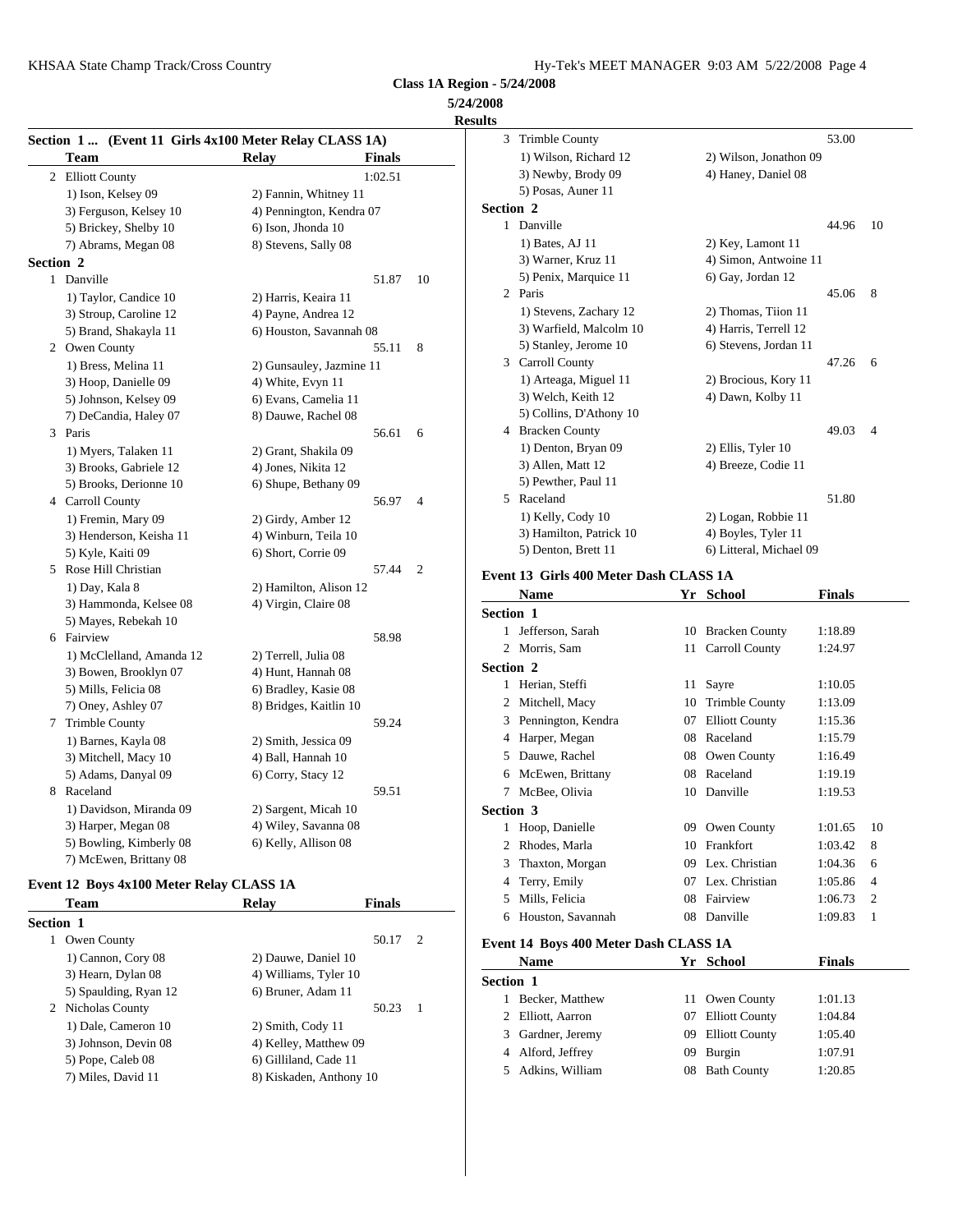| Hy-Tek's MEET MANAGER 9:03 AM 5/22/2008 Page 5 |  |  |  |
|------------------------------------------------|--|--|--|
|------------------------------------------------|--|--|--|

**5/24/2008**

|                  |                                                    |    |                    |               |                | <b>Results</b> |            |
|------------------|----------------------------------------------------|----|--------------------|---------------|----------------|----------------|------------|
|                  | Section 2  (Event 14 Boys 400 Meter Dash CLASS 1A) |    |                    |               |                |                | 8 May,     |
|                  | <b>Name</b>                                        |    | Yr School          | <b>Finals</b> |                | Section 3      |            |
| Section 2        |                                                    |    |                    |               |                | 1              | Steph      |
|                  | 1 Cardwell, Georan                                 |    | 09 Frankfort       | 57.66         |                |                | 2 Daws     |
|                  | 2 Shelton, TJ                                      |    | 10 Fairview        | 57.89         |                | 3              | Selva      |
|                  | 3 Newby, Brody                                     |    | 09 Trimble County  | 1:01.06       |                |                | 4 Green    |
|                  | 4 Florence, Michael                                |    | 10 Bracken County  | 1:04.63       |                | 5              | Grant      |
|                  | 5 Kibler, Nate                                     |    | 10 Burgin          | 1:05.94       |                | 6              | Penix      |
|                  | 6 Rymer, Tanner                                    |    | 08 Fairview        | 1:06.04       |                | 7              | Sorrel     |
|                  | 7 Coffey, Jimmy                                    |    | 10 Nicholas County | 1:06.87       |                | 8              | Kelle      |
| <b>Section 3</b> |                                                    |    |                    |               |                | Event 17 G     |            |
|                  | 1 Bodnar, Joey                                     |    | 11 Lex. Christian  | 55.26         | 1              |                | <b>Nam</b> |
|                  | 2 Baker, Kenny                                     |    | 10 Bracken County  | 56.86         |                | Section 1      |            |
|                  | 3 Posas, Auner                                     |    | 11 Trimble County  | 57.93         |                |                | 1 Evans    |
|                  | 4 Beaudon, Brandon                                 |    | 09 Menifee County  | 59.33         |                | 2              | Thom       |
|                  | 5 Jimenez, Salvador                                |    | 12 Carroll County  | 1:01.10       |                | 3              | Mette      |
| <b>Section 4</b> |                                                    |    |                    |               |                | 4              | McEy       |
|                  | 1 Fields, E J                                      |    | 12 Frankfort       | 51.19         | 10             | 5              | Morri      |
|                  | 2 Henderson, Derrick                               | 11 | Danville           | 52.52         | 8              | Section 2      |            |
|                  | 3 Winkler, Nick                                    |    | 12 Danville        | 52.66         | 6              | 1              | Hoop       |
|                  | 4 Collins, D'Athony                                |    | 10 Carroll County  | 54.79         | $\overline{4}$ | 2              | Ditto,     |
|                  | 5 Slone, Darren                                    |    | 10 Raceland        | 55.03         | $\overline{2}$ |                | 3 Mills,   |
| 6                | Snyder, Chad                                       |    | 09 Lex. Christian  | 59.16         |                |                | 4 Woot     |
|                  | Event 15 Girls 300 Meter Hurdles CLASS 1A          |    |                    |               |                |                | 5 Chap     |
|                  | <b>Name</b>                                        |    | Yr School          | <b>Finals</b> |                |                | 6 Coole    |
| Section 1        |                                                    |    |                    |               |                | 7              | Wilso      |
|                  | 1 Brickey, Shelby                                  |    | 10 Elliott County  | 1:00.22       |                | 8              | Ison,      |
|                  | 2 Johnson, Katie                                   |    | 09 Bath County     | 1:01.12       |                |                | Harpe      |
|                  | 3 Johnson, Kelsey                                  |    | 09 Owen County     | 1:01.96       |                | 10             | Neall      |
|                  | 4 DeCandia, Haley                                  |    | 07 Owen County     | 1:03.26       |                |                |            |
|                  | 5 Cohorn, Robyn                                    |    | 08 Nicholas County | 1:03.36       |                | Event 18 B     |            |
| Section 2        |                                                    |    |                    |               |                |                | Nam        |
|                  | 1 Stroup, Caroline                                 |    | 12 Danville        | 49.68         | 10             | Section 1      |            |
|                  | 2 Pace, Diamond                                    |    | 08 Danville        | 49.74         | 8              | 1              | Willia     |
|                  | 3 Bradley, Kasie                                   |    | 08 Fairview        | 49.81         | 6              | 2              | Howd       |
|                  | 4 Day, Kala                                        |    | 8 Rose Hill        | 54.92         | $\overline{4}$ |                | 3 Collet   |
|                  | 5 Kyle, Kaiti                                      |    | 09 Carroll County  | 55.85         | 2              |                | 4 Schw     |
|                  | 6 Barnes, Kayla                                    |    | 08 Trimble County  | 57.89         | $\mathbf{1}$   |                | 5 Payto    |
|                  | 7 Adams, Danyal                                    |    | 09 Trimble County  | 59.35         |                |                | 6 Alfor    |
|                  |                                                    |    |                    |               |                | 7              | Linde      |
|                  | Event 16 Boys 300 Meter Hurdles CLASS 1A           |    |                    |               |                |                | 8 Carm     |
|                  | Name                                               |    | Yr School          | <b>Finals</b> |                |                | 9 Cox, 1   |
| Section 1        |                                                    |    |                    |               |                |                | 10 Gardr   |
|                  | 1 Haney, Daniel                                    |    | 08 Trimble County  | 53.08         |                | 11             | Coffe      |
|                  | 2 McEachern, Travis                                |    | 08 Burgin          | 55.91         |                | 12             | Bretz.     |
|                  | 3 Smith, Ryan                                      |    | 09 Fairview        | 1:02.02       |                | 13             | Sande      |
| <b>Section 2</b> |                                                    |    |                    |               |                | Section 2      |            |
|                  | 1 Beckerson, Jonathon                              |    | 10 Burgin          | 49.85         |                | 1              | Hemp       |
|                  | 2 Hearn, Dylan                                     |    | 08 Owen County     | 50.28         |                | $\mathbf{2}$   | Spain      |
|                  | 3 Fraley, Daniel                                   |    | 08 Elliott County  | 50.85         |                |                | 3 Elliot   |
|                  | 4 Riffe, Jesse                                     |    | 09 Fairview        | 52.02         |                |                | 4 Collir   |
|                  | 5 Wilson, Richard                                  |    | 12 Trimble County  | 52.42         |                | 5              | Kinca      |
|                  | 6 Bruner, Adam                                     |    | 11 Owen County     | 52.55         |                | 6              | Slone      |
| 7                | Watson, Thomas                                     |    | 11 Raceland        | 53.45         |                | 7              | Becke      |
|                  |                                                    |    |                    |               |                |                |            |

|                  | 8 May, Justin                          |    | 09 Bracken County  | 56.89         |    |
|------------------|----------------------------------------|----|--------------------|---------------|----|
| <b>Section 3</b> |                                        |    |                    |               |    |
| $\mathbf{1}$     | Stephan, Hunter                        |    | 12 Sayre           | 43.56         | 10 |
|                  | 2 Dawson, Erik                         |    | 12 Danville        | 43.83         | 8  |
|                  | 3 Selvage, Todd                        |    | 11 Raceland        | 44.50         | 6  |
|                  | 4 Greene, Blake                        |    | 10 Menifee County  | 46.70         | 4  |
|                  | 5 Grant, Tyler                         |    | 09 Carroll County  | 47.77         | 2  |
|                  | 6 Penix, Marquice                      |    | 11 Danville        | 48.50         | 1  |
|                  | 7 Sorrell, Morgan                      |    | 11 Bath County     | 48.84         |    |
|                  | 8 Kelley, Matthew                      |    | 09 Nicholas County | 51.41         |    |
|                  |                                        |    |                    |               |    |
|                  | Event 17  Girls 800 Meter Run CLASS 1A |    |                    |               |    |
|                  | <b>Name</b>                            |    | Yr School          | <b>Finals</b> |    |
| Section 1        |                                        |    |                    |               |    |
|                  | 1 Evans, Camelia                       |    | 11 Owen County     | 2:54.44       |    |
|                  | 2 Thomas, Leah                         |    | 12 Menifee County  | 2:54.54       |    |
|                  | 3 Mettey, Shannon                      |    | 08 Menifee County  | 3:02.18       |    |
|                  | 4 McEwen, Brittany                     |    | 08 Raceland        | 3:16.80       |    |
|                  | 5 Morris, Sam                          |    | 11 Carroll County  | 3:44.66       |    |
| <b>Section 2</b> |                                        |    |                    |               |    |
|                  | 1 Hoop, Danielle                       |    | 09 Owen County     | 2:33.32       | 10 |
|                  | 2 Ditto, Rachel                        |    | 09 Lex. Christian  | 2:38.26       | 8  |
|                  | 3 Mills, Felicia                       |    | 08 Fairview        | 2:38.93       | 6  |
|                  | 4 Wooten, Jenna                        |    | 09 Lex. Christian  | 2:39.16       | 4  |
|                  | 5 Chappel, Brandi                      |    | 09 Trimble County  | 2:43.13       | 2  |
|                  | 6 Cooley, Jessica                      |    | 09 Trimble County  | 2:47.80       | 1  |
|                  |                                        |    |                    |               |    |
|                  | 7 Wilson, Maggie                       |    | 10 Sayre           | 2:52.41       |    |
|                  | 8 Ison, Jhonda                         |    | 10 Elliott County  | 2:52.81       |    |
|                  | 9 Harper, Megan                        |    | 08 Raceland        | 2:54.14       |    |
|                  | 10 Neally, Asia                        |    | 10 Danville        | 2:54.94       |    |
|                  | Event 18 Boys 800 Meter Run CLASS 1A   |    |                    |               |    |
|                  | <b>Name</b>                            |    | Yr School          | <b>Finals</b> |    |
| <b>Section 1</b> |                                        |    |                    |               |    |
| 1                | Williams, Michael                      |    | 10 Menifee County  | 2:25.65       |    |
|                  | 2 Howdyshell, Kyle                     |    | 09 Trimble County  | 2:26.18       |    |
|                  | 3 Collett, Billy                       |    | 12 Fairview        | 2:26.68       |    |
|                  | 4 Schween, Raphel                      |    | 11 Elliott County  | 2:27.25       |    |
|                  | 5 Payton, Billy                        |    | 11 Owen County     | 2:29.39       |    |
|                  | 6 Alford, Jeffrey                      |    | 09 Burgin          | 2:30.62       |    |
| 7                | Linder, Charlie                        | 09 | Sayre              | 2:31.12       |    |
| 8                | Carmichael, Zach                       | 10 | <b>Bath County</b> |               |    |
|                  |                                        |    |                    | 2:40.57       |    |
|                  | 9 Cox, Nicholas                        | 09 | <b>Bath County</b> | 2:41.07       |    |
| 10               | Gardner, Jeremy                        |    | 09 Elliott County  | 2:43.27       |    |
| 11               | Coffey, Jimmy                          | 10 | Nicholas County    | 2:46.84       |    |
| 12               | Bretz, Logan                           |    | 10 Paris           | 2:55.31       |    |
| 13               | Sanders, John                          |    | 08 Bracken County  | 3:17.37       |    |
| <b>Section 2</b> |                                        |    |                    |               |    |
| $\mathbf{1}$     | Hempel, Ross                           |    | 12 Danville        | 1:58.69       | 10 |
| $\mathbf{2}$     | Spain, Nate                            |    | 11 Lex. Christian  | 2:02.60       | 8  |
|                  | 3 Elliott, Chris                       |    | 11 Lex. Christian  | 2:05.47       | 6  |
|                  | 4 Collins, D'Athony                    |    | 10 Carroll County  | 2:05.64       | 4  |
|                  |                                        |    |                    |               |    |
|                  | 5 Kincaid, Micheal                     |    | 12 Owen County     | 2:11.61       | 2  |
| 6                | Slone, Darren                          |    | 10 Raceland        | 2:16.58       | 1  |
| 7                | Beckerson, William                     |    | 11 Burgin          | 2:17.11       |    |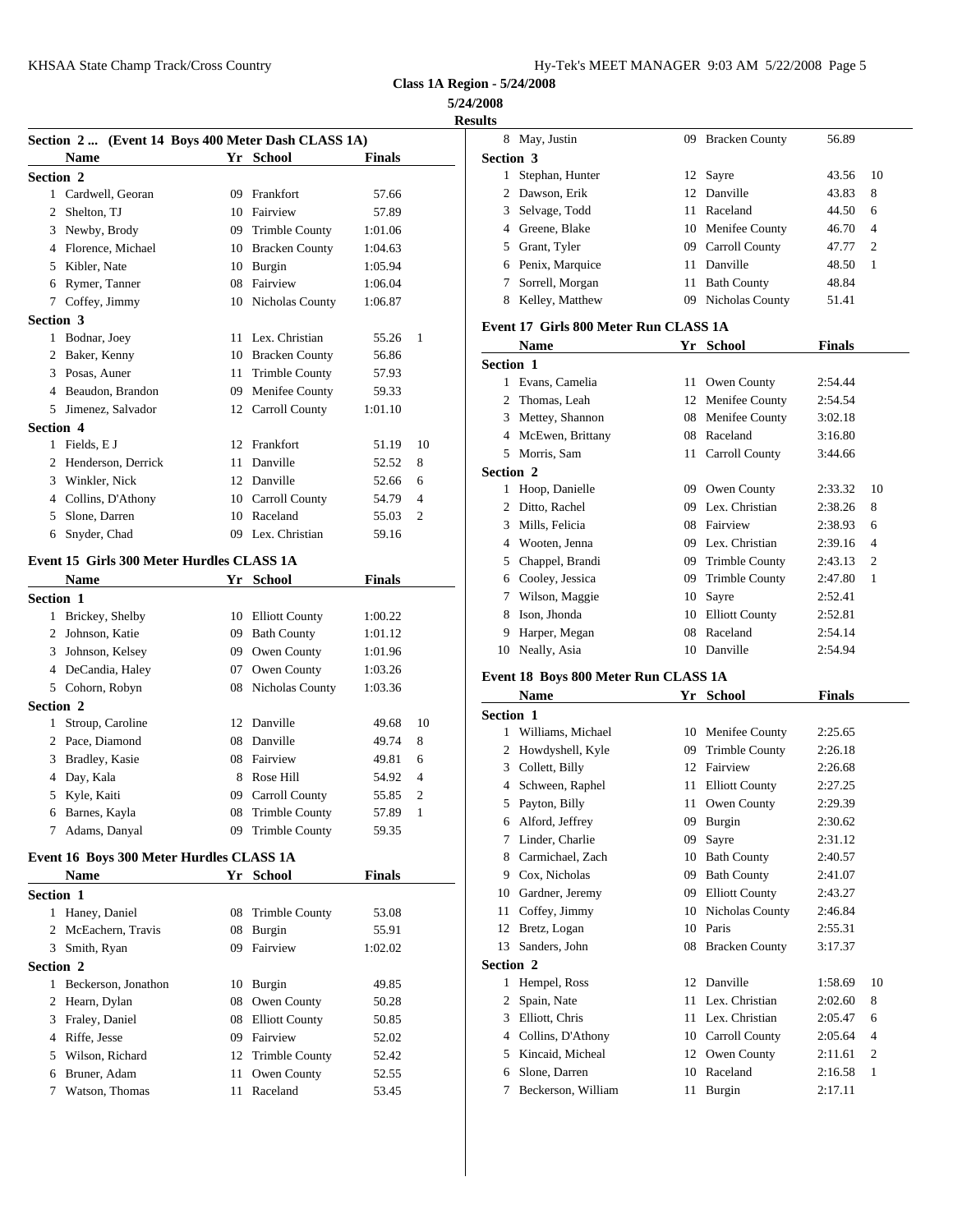KHSAA State Champ Track/Cross Country Hy-Tek's Manager 9:03 AM 572-2008 Page 6:03 AM 572-2008 Page 6:03 AM 5720

| Hy-Tek's MEET MANAGER  9:03 AM  5/22/2008  Page 6 |  |  |  |
|---------------------------------------------------|--|--|--|
|---------------------------------------------------|--|--|--|

**Class 1A Region - 5/24/2008**

**5/24/2008 Result** 

|                  |                                                   |    |                       |               |                | results                     |
|------------------|---------------------------------------------------|----|-----------------------|---------------|----------------|-----------------------------|
|                  | Section 2  (Event 18 Boys 800 Meter Run CLASS 1A) |    |                       |               |                | $\overline{4}$<br>Allen     |
|                  | <b>Name</b>                                       |    | Yr School             | <b>Finals</b> |                | 5.<br>Dauw                  |
|                  | 8 Perkins, Justin                                 |    | 10 Trimble County     | 2:19.48       |                | Section 4                   |
|                  | 9 Hempel, Karl                                    |    | 08 Danville           | 2:20.25       |                | Fields<br>1                 |
|                  | 10 Eason, Anthony                                 |    | 11 Sayre              | 2:20.28       |                | 2<br>Key, l                 |
|                  | 11 Harmon, Robert                                 |    | 12 Menifee County     | 2:23.99       |                | 3<br>Hend                   |
|                  | 12 Blakeman, Jake                                 |    | 08 Nicholas County    | 2:37.07       |                | 4 Harris                    |
|                  |                                                   |    |                       |               |                | Gaffn<br>5                  |
|                  | Event 19 Girls 200 Meter Dash CLASS 1A            |    |                       |               |                | 6<br>Dawn                   |
|                  | <b>Name</b>                                       |    | Yr School             | <b>Finals</b> |                | 7<br>Snyde                  |
| Section 1        |                                                   |    |                       |               |                | 8<br>Artea                  |
|                  | 1 Grant, Shakila                                  |    | 09 Paris              | 31.21         |                | Event 21 G                  |
|                  | 2 Cohorn, Robyn                                   |    | 08 Nicholas County    | 33.61         |                |                             |
|                  | 3 Hunter, Clarissa                                |    | 12 Burgin             | 34.14         |                | <b>Nam</b>                  |
|                  | 4 Pribble, Shelby                                 |    | 11 Bracken County     | 35.98         |                | <b>Section 1</b>            |
|                  | 5 Green, Brittanny                                |    | 09 Bracken County     | 38.75         |                | 1<br>Snapp                  |
|                  | 6 Centers, Becca                                  |    | 10 Menifee County     | 45.42         |                | $\overline{c}$<br>Bowe      |
| Section 2        |                                                   |    |                       |               |                | 3 Thom                      |
|                  | 1 Virgin, Claire                                  |    | 08 Rose Hill          | 31.06         |                | 4<br>Joyce                  |
|                  | 2 Hamilton, Alison                                |    | 12 Rose Hill          | 31.23         |                | 5 Eason                     |
|                  | 3 Mitchell, Macy                                  |    | 10 Trimble County     | 33.33         |                | 6 Ditto,                    |
|                  | 4 Sargent, Micah                                  |    | 10 Raceland           | 34.43         |                | $7^{\circ}$<br><b>Bridg</b> |
|                  | 5 Hunt, Hannah                                    |    | 08 Fairview           | 35.08         |                | 8<br>Ison,                  |
| Section 3        |                                                   |    |                       |               |                | 9<br>Speak                  |
|                  | 1 Girdy, Amber                                    |    | 12 Carroll County     | 29.41         |                | Event 22 B                  |
|                  | 2 Davidson, Miranda                               |    | 09 Raceland           | 29.74         |                | Nam                         |
|                  | 3 Gunsauley, Jazmine                              |    | 11 Owen County        | 30.38         |                | <b>Section 1</b>            |
|                  | 4 McClelland, Amanda                              |    | 12 Fairview           | 30.78         |                | 1<br>Harpe                  |
|                  | 5 Robinson, Loretta                               |    | 08 Bath County        | 30.88         |                | $\overline{c}$<br>Waltr     |
|                  | 6 Hurst, Jennifer                                 |    | 11 Bath County        | 30.94         |                | 3 Grey,                     |
| 7                | Smith, Jessica                                    | 09 | <b>Trimble County</b> | 32.04         |                | Griffi<br>4                 |
| <b>Section 4</b> |                                                   |    |                       |               |                | 5<br>Jones                  |
|                  | 1 Payne, Andrea                                   |    | 12 Danville           | 27.39         | 10             | Nicke<br>$\overline{a}$     |
|                  | 2 Rhodes, Marla                                   |    | 10 Frankfort          | 27.99         | 8              | <b>Section 2</b>            |
|                  | 3 Houston, Elisha                                 |    | 09 Danville           | 28.06         | 6              | 1<br>Shoer                  |
|                  | 4 Thaxton, Morgan                                 |    | 09 Lex. Christian     | 28.39         | $\overline{4}$ | $\overline{2}$<br>Bush,     |
|                  | 5 Kemplin, Becca                                  |    | 09 Lex. Christian     | 28.43         | $\overline{2}$ | 3 Bland                     |
|                  | 6 Winburn, Teila                                  |    | 10 Carroll County     | 28.76         | 1              | 4 Becke                     |
| 7                | Cameron, Bea                                      |    | 09 Sayre              | 28.93         |                | 5<br>Jewel                  |
| 8                | White, Evyn                                       |    | 11 Owen County        | 29.46         |                | Ball,<br>6                  |
|                  | Event 20 Boys 200 Meter Dash CLASS 1A             |    |                       |               |                | 7<br>Caudi                  |
|                  |                                                   |    |                       | <b>Finals</b> |                | 8                           |
|                  | Name                                              |    | Yr School             |               |                | Hemp                        |

|                  | . <b>.</b>          | . . | vuvvi                 | * ******* |    |                  |
|------------------|---------------------|-----|-----------------------|-----------|----|------------------|
| <b>Section 2</b> |                     |     |                       |           |    | 9<br>Gun         |
|                  | Breeze, Codie       | 11  | <b>Bracken County</b> | 25.56     |    | 10 Becl          |
|                  | 2 Posas, Auner      |     | 11 Trimble County     | 26.23     |    | Event 23         |
|                  | 3 Williams, Tyler   |     | 10 Owen County        | 26.66     |    | Tea              |
|                  | 4 Johnson, Devin    |     | 08 Nicholas County    | 27.73     |    | <b>Section 1</b> |
|                  | 5 Kibler, Nate      |     | 10 Burgin             | 28.60     |    | 1 Men            |
|                  | 6 Meeks, David      |     | 10 Menifee County     | 28.76     |    | $1)$ S           |
|                  | 7 Goodpaster, Caleb |     | 08 Burgin             | 31.00     |    | 3) T             |
| <b>Section 3</b> |                     |     |                       |           |    | $5)$ W           |
|                  | 1 Herron, Major     |     | 12 Frankfort          | 24.68     | -1 |                  |
|                  | 2 Smith, Cody       | 11  | Nicholas County       | 25.21     |    |                  |
| 3                | Stanley, Jerome     |     | 10 Paris              | 25.48     |    |                  |
|                  |                     |     |                       |           |    |                  |

| 008              |                                           |    |                       |               |              |
|------------------|-------------------------------------------|----|-----------------------|---------------|--------------|
| lts              |                                           |    |                       |               |              |
|                  | 4 Allen, Matt                             |    | 12 Bracken County     | 25.61         |              |
|                  | 5 Dauwe, Daniel                           |    | 10 Owen County        | 26.08         |              |
| <b>Section 4</b> |                                           |    |                       |               |              |
|                  | 1 Fields, E J                             |    | 12 Frankfort          | 22.47         | 10           |
|                  | 2 Key, Lamont                             |    | 11 Danville           | 23.07         | 8            |
|                  | 3 Henderson, Derrick                      |    | 11 Danville           | 23.21         | 6            |
|                  | 4 Harris, Terrell                         |    | 12 Paris              | 23.31         | 4            |
|                  | 5 Gaffney, Kyle                           |    | 12 Lex. Christian     | 24.31         | 2            |
|                  | 6 Dawn, Kolby                             |    | 11 Carroll County     | 24.74         |              |
| 7                | Snyder, Chad                              |    | 09 Lex. Christian     | 25.94         |              |
|                  | 8 Arteaga, Miguel                         |    | 11 Carroll County     | 26.34         |              |
|                  | Event 21  Girls 3200 Meter Run CLASS 1A   |    |                       |               |              |
|                  | Name                                      |    | Yr School             | Finals        |              |
| <b>Section 1</b> |                                           |    |                       |               |              |
|                  | 1 Snapp, Kaitlin                          |    | 08 Danville           | 11:35.71      | 10           |
|                  | 2 Bowen, Brooklyn                         |    | 07 Fairview           | 12:13.41      | 8            |
|                  | 3 Thomas, Valerie                         |    |                       |               | 6            |
|                  |                                           |    | 12 Trimble County     | 12:14.48      |              |
|                  | 4 Joyce, Allison                          |    | 10 Trimble County     | 12:17.48      | 4            |
|                  | 5 Eason, Ann                              |    | 09 Sayre              | 12:29.76      | 2            |
|                  | 6 Ditto, Emma                             |    | 08 Lex. Christian     | 12:31.50      | 1            |
|                  | 7 Bridges, Kaitlin                        |    | 10 Fairview           | 13:19.55      |              |
|                  | 8 Ison, Jhonda                            |    | 10 Elliott County     | 14:45.50      |              |
|                  | 9 Speaks, Makenzi                         |    | 06 Raceland           | 14:58.19      |              |
|                  | Event 22 Boys 3200 Meter Run CLASS 1A     |    |                       |               |              |
|                  | Name                                      |    | Yr School             | <b>Finals</b> |              |
| <b>Section 1</b> |                                           |    |                       |               |              |
|                  | 1 Harper, Seth                            |    | 12 Raceland           | 12:13.58      |              |
|                  | 2 Waltman, Michael                        | 09 | Sayre                 | 12:17.22      |              |
|                  | 3 Grey, Jamel                             |    | 10 Danville           | 12:46.82      |              |
|                  | 4 Griffin, Jacob                          |    | 10 Carroll County     | 13:48.24      |              |
|                  | 5 Jones, Gabe                             |    | 10 Sayre              | 13:59.39      |              |
|                  | --- Nickell, Cody                         |    | 09 Elliott County     | DQ            |              |
| <b>Section 2</b> |                                           |    |                       |               |              |
| $\mathbf{1}$     | Shoemaker, Trey                           |    | 10 Lex. Christian     | 10:38.05      | 10           |
|                  | 2 Bush, Johnny                            |    | 11 Rose Hill          | 10:38.72      | 8            |
|                  |                                           |    |                       | 10:40.56      |              |
|                  | 3 Bland, Kyle                             |    | 11 Trimble County     |               | 6            |
| 4                | Beckerson, Alexander                      |    | 07 Burgin             | 10:50.18      | 4            |
| 5                | Jewell, Brett                             | 11 | Lex. Christian        | 10:55.80      | 2            |
| 6                | Ball, Taylor                              |    | 10 Trimble County     | 10:57.14      | 1            |
| 7                | Caudill, Dalton                           |    | 10 Bath County        | 10:57.84      |              |
| 8                | Hempel, Byron                             |    | 10 Danville           | 11:16.26      |              |
|                  | 9 Gunter, Ceth                            |    | 10 Fairview           | 11:16.49      |              |
| 10               | Beckerson, Jonathon                       |    | 10 Burgin             | 11:41.98      |              |
|                  | Event 23 Girls 4x400 Meter Relay CLASS 1A |    |                       |               |              |
|                  | Team                                      |    | <b>Relay</b>          | <b>Finals</b> |              |
| <b>Section 1</b> |                                           |    |                       |               |              |
|                  | 1 Menifee County                          |    |                       | 4:59.13       | $\mathbf{1}$ |
|                  | 1) Staubemann, Leah 11                    |    | 2) Mettey, Shannon 08 |               |              |
|                  | 3) Thomas, Leah 12                        |    | 4) Thomas, Rachel 08  |               |              |
|                  | 5) Walker, Chelsea 08                     |    | 6) Hobert, Cassie 12  |               |              |
|                  |                                           |    |                       |               |              |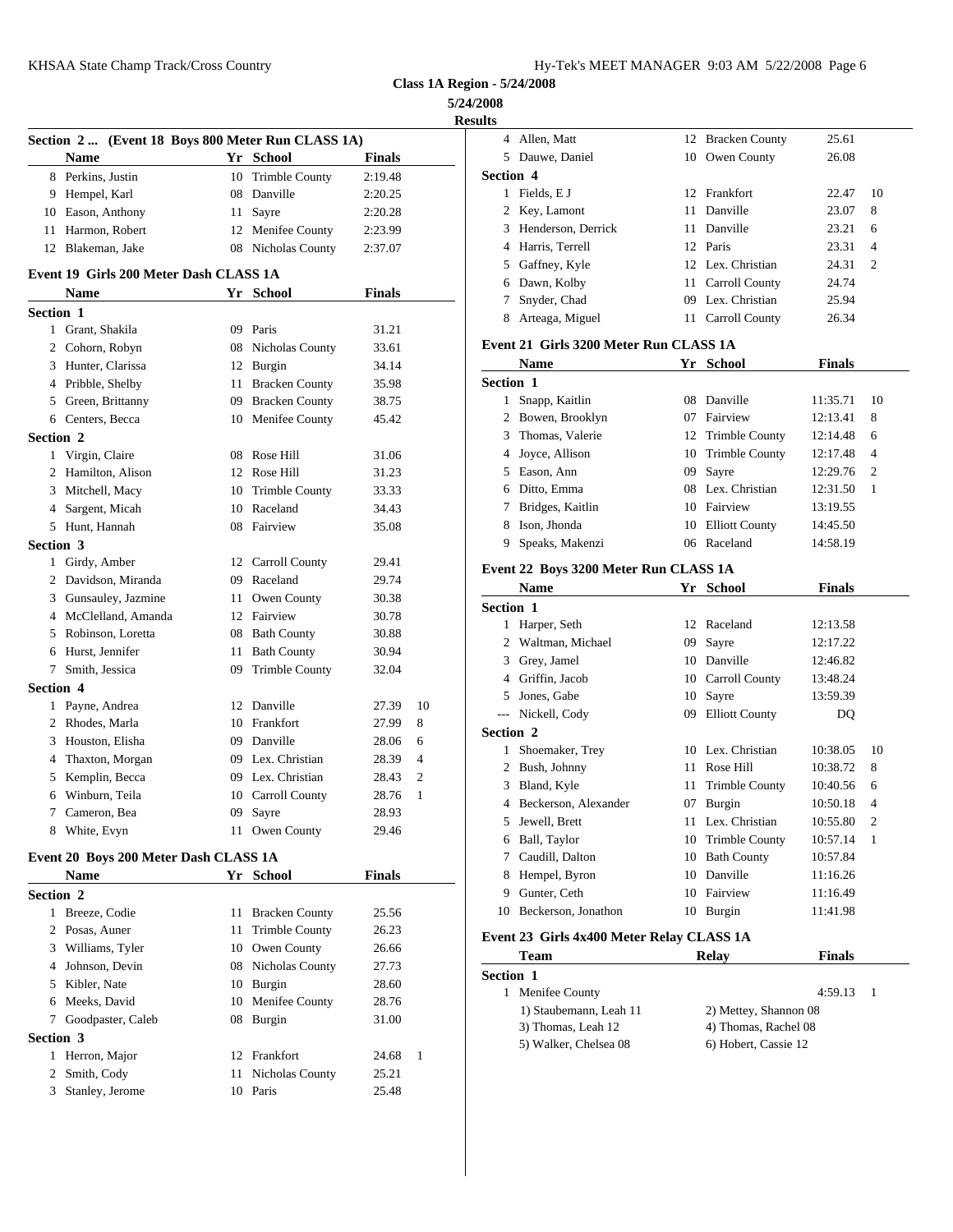**5/24/2008 Results**

|                  |                          | Section 1  (Event 23 Girls 4x400 Meter Relay CLASS 1A) |                |           | 3 Nicho  |
|------------------|--------------------------|--------------------------------------------------------|----------------|-----------|----------|
|                  | Team                     | <b>Relay</b><br><b>Finals</b>                          |                |           | 1) Da    |
|                  | 2 Elliott County         | 5:15.65                                                |                |           | 3) Gil   |
|                  | 1) Ison, Kelsey 09       | 2) Fannin, Whitney 11                                  |                |           | 5) $B1$  |
|                  | 3) Ferguson, Kelsey 10   | 4) Pennington, Kendra 07                               |                |           | 7) Mi    |
|                  | 5) Abrams, Megan 08      | 6) Leadingham, Kala 11                                 |                |           | 4 Fairvi |
|                  | 7) Ison, Jhonda 10       | 8) Stevens, Sally 08                                   |                |           | $1)$ La  |
|                  | 3 Raceland               | 5:40.64                                                |                |           | 3) Ry    |
|                  | 1) Bowling, Rachel 10    | 2) Speaks, Makenzi 06                                  |                |           | 5) Co    |
|                  | 3) Sargent, Micah 10     | 4) McEwen, Brittany 08                                 |                |           | 7) Rif   |
|                  | 5) Harper, Megan 08      | 6) Davidson, Miranda 09                                |                | 5         | Elliot   |
| <b>Section 2</b> |                          |                                                        |                |           | 1) Ell   |
|                  | 1 Lexington Christian    | 4:27.38                                                | 10             |           | 3) Fra   |
|                  | 1) Kemplin, Becca 09     | 2) Terry, Emily 07                                     |                |           | 5) Lo    |
|                  | 3) Reynolds, Tori 09     | 4) Thaxton, Morgan 09                                  |                |           | 7) Sel   |
|                  | 5) Cox, Rachel 09        |                                                        |                | Section 2 |          |
|                  | 2 Fairview               | 4:36.26                                                | 8              |           | 1 Danvi  |
|                  | 1) Bradley, Kasie 08     | 2) Craig, Dani 08                                      |                |           | $1)$ Ke  |
|                  | 3) Terrell, Julia 08     | 4) Mills, Felicia 08                                   |                |           | $3)$ Wi  |
|                  | 5) Bowen, Brooklyn 07    | 6) Bridges, Kaitlin 10                                 |                |           | 5) Da    |
|                  | 7) McClelland, Amanda 12 | 8) Hunt, Hannah 08                                     |                |           | 2 Paris  |
|                  | 3 Danville               | 4:36.53                                                | 6              |           | 1) Th    |
|                  | 1) Pace, Diamond 08      | 2) Houston, Elisha 09                                  |                |           | 3) Ra    |
|                  | 3) Neally, Asia 10       | 4) Houston, Savannah 08                                |                |           | 5) Sta   |
|                  | 5) Smith, Charlotte 11   | 6) McBee, Olivia 10                                    |                |           | $7)$ Wa  |
|                  | 4 Sayre                  | 4:45.77                                                | $\overline{4}$ |           | 3 Lexin  |
|                  | 1) Herian, Steffi 11     | 2) Cameron, Bea 09                                     |                |           | $1)$ Sp  |
|                  | 3) Wilson, Maggie 10     | 4) Eason, Ann 09                                       |                |           | 3) Ell   |
|                  | 5) Fishback, Camille 09  |                                                        |                |           | 5) Bo    |
|                  | 5 Trimble County         | 4:56.91                                                | $\overline{2}$ |           | 4 Carro  |
|                  | 1) Chappel, Brandi 09    | 2) Cooley, Jessica 09                                  |                |           | $1)$ Br  |
|                  | 3) Smith, Jessica 09     | 4) Thomas, Valerie 12                                  |                |           | 3) Gra   |
|                  | 5) Joyce, Allison 10     | 6) Mitchell, Macy 10                                   |                |           | 5) Art   |
|                  | 6 Nicholas County        | 5:05.09                                                |                |           | 5 Sayre  |
|                  | 1) Letcher, Kimberly 09  | 2) McConnell, Haley 09                                 |                |           | $1)$ Wa  |
|                  | 3) Kelley, Stephanie 09  | 4) McLean, Mandi 09                                    |                |           | 3) Ste   |
|                  | 5) Howard, Laken 08      | 6) Mattox, Anna 08                                     |                |           | 6 Racel  |
|                  | 7) Cohorn, Robyn 08      | 8) Norman, Brandy 10                                   |                |           | $1)$ Slo |
|                  | 7 Owen County            | 5:06.56                                                |                |           | 3) Ha    |
|                  | 1) Dauwe, Rachel 08      | 2) DeCandia, Haley 07                                  |                |           | 5) Bo    |
|                  | 3) Evans, Camelia 11     | 4) Seale, Kaycee 11                                    |                |           | 7) Ke    |
|                  | 5) White, Evyn 11        | 6) Payton, Samantha 10                                 |                | 7         | Trimb    |
|                  | 7) Johnson, Kelsey 09    |                                                        |                |           | 1) Per   |

## **Event 24 Boys 4x400 Meter Relay CLASS 1A**

|                  | Team                   | Relay                  | <b>Finals</b> | 8 |
|------------------|------------------------|------------------------|---------------|---|
| <b>Section 1</b> |                        |                        |               |   |
|                  | Menifee County         |                        | 3:54.40       |   |
|                  | 1) Beaudon, Brandon 09 | 2) Greene, Blake 10    |               |   |
|                  | 3) Greene, Patrick 10  | 4) Harmon, Robert 12   |               |   |
|                  | 5) Meeks, David 10     |                        |               |   |
| 2                | Owen County            |                        | 4:04.81       |   |
|                  | 1) Becker, Matthew 11  | 2) Davis, Justin 10    |               |   |
|                  | 3) Hearn, Dylan 08     | 4) Kincaid, Micheal 12 |               |   |
|                  | 5) Spaulding, Ryan 12  | 6) Greene, Alan 11     |               |   |
|                  | 7) Goodridge, Ty 11    |                        |               |   |
|                  |                        |                        |               |   |

| ults      |                            |                           |
|-----------|----------------------------|---------------------------|
| 3         | Nicholas County            | 4:12.25                   |
|           | 1) Dale, Cameron 10        | 2) Johnson, Devin 08      |
|           | 3) Gilliland, Cade 11      | 4) Pope, Caleb 08         |
|           | 5) Blakeman, Jake 08       | 6) Kelley, Matthew 09     |
|           | 7) Miles, David 11         | 8) Coffey, Jimmy 10       |
|           | 4 Fairview                 | 4:19.53                   |
|           | 1) Lakin, Bobby 09         | 2) Shelton, TJ 10         |
|           | 3) Rymer, Tanner 08        | 4) Kulas, Alex 11         |
|           | 5) Collett, Billy 12       | 6) Brown, Tyler 10        |
|           | 7) Riffe, Jesse 09         | 8) Blair, Ryan 09         |
|           | 5 Elliott County           | 4:22.16                   |
|           | 1) Elliott, Aarron 07      | 2) Gardner, Jeremy 09     |
|           | 3) Fraley, Daniel 08       | 4) Nickell, Cody 09       |
|           | 5) Lowe, Chris 09          | 6) Stamper, Kyle 11       |
|           | 7) Schween, Raphel 11      |                           |
| Section 2 |                            |                           |
|           | 1 Danville                 | 3:33.47<br>10             |
|           | 1) Key, Lamont 11          | 2) Henderson, Derrick 11  |
|           | 3) Winkler, Nick 12        | 4) Hempel, Ross 12        |
|           | 5) Dawson, Erik 12         | 6) Warner, Kruz 11        |
|           | 2 Paris                    | 3:37.41<br>8              |
|           | 1) Thomas, Tiion 11        | 2) Stevens, Jordan 11     |
|           | 3) Rankin, Trent 10        | 4) Harris, Terrell 12     |
|           | 5) Stanley, Jerome 10      | 6) Stevens, Zachary 12    |
|           | 7) Warfield, Malcolm 10    |                           |
|           | 3 Lexington Christian      | 3:37.74<br>6              |
|           | 1) Spain, Nate 11          | 2) Snyder, Chad 09        |
|           | 3) Elliott, Chris 11       | 4) Gaffney, Kyle 12       |
|           | 5) Bodnar, Joey 11         |                           |
|           | 4 Carroll County           | 3:48.52<br>4              |
|           | 1) Brocious, Kory 11       | 2) Jimenez, Salvador 12   |
|           | 3) Grant, Tyler 09         | 4) Collins, D'Athony 10   |
|           | 5) Arteaga, Miguel 11      | 6) Dawn, Kolby 11         |
| 5         | Sayre                      | 3:49.25<br>2              |
|           | 1) Walker, Wesley 11       | 2) Eason, Anthony 11      |
|           | 3) Stephan, Hunter 12      | 4) Barnett, Tebo 11       |
|           | 6 Raceland                 | 3:52.46<br>1              |
|           | 1) Slone, Darren 10        | 2) Selvage, Todd 11       |
|           | 3) Hamilton, Patrick 10    | 4) Watts, Logan 12        |
|           | 5) Boyles, Tyler 11        | 6) Litteral, Michael 09   |
|           | 7) Kelly, Cody 10          | 8) Logan, Robbie 11       |
| 7         | <b>Trimble County</b>      | 4:06.27                   |
|           | 1) Perkins, Justin 10      | 2) Posas, Auner 11        |
|           | 3) Newby, Brody 09         | 4) Barnes, Stewart 08     |
|           | 5) Haney, Daniel 08        | 6) Bland, Kyle 11         |
| 8.        | Burgin                     | 4:28.39                   |
|           | 1) McEachern, Travis 08    | 2) Royalty, Seth 07       |
|           | 3) Kibler, Nate 10         | 4) Alford, Jeffrey 09     |
|           | 5) Beckerson, Alexander 07 | 6) Beckerson, William 11  |
|           | 7) Powell, Jared 07        | 8) Beckerson, Jonathon 10 |
|           |                            |                           |

Women - CLASS 1A - Team Rankings - 18 Events Scored